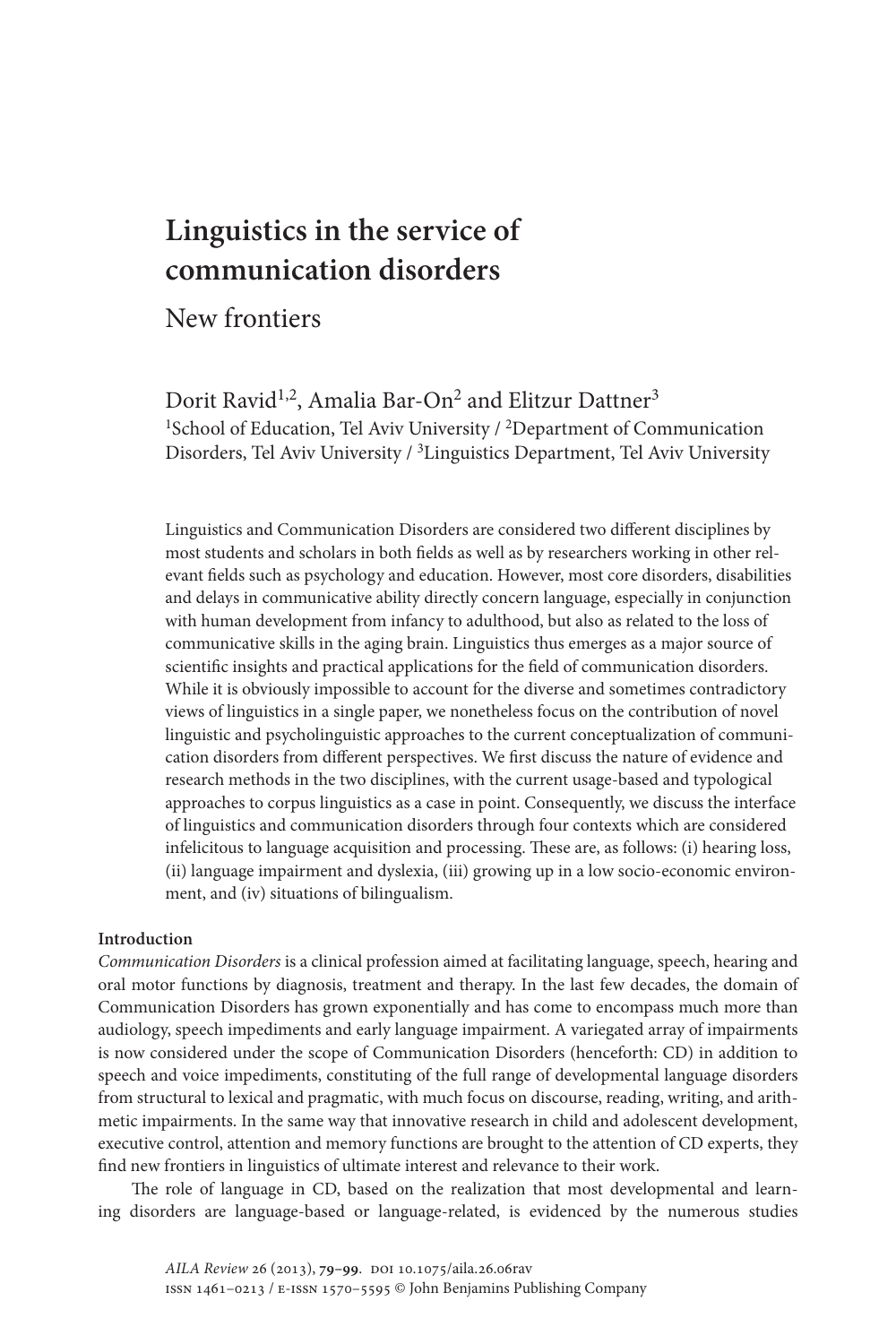encompassing every facet of linguistic knowledge in thematic disorders journals such as *American Journal of Speech-language Pathology, Communication Disorders Quarterly, Journal of Communication Disorders, Language Speech and Hearing Services in Schools, The International Journal of Language & Communication Disorders,* or *Topics in Language Disorders* — to name a few. At the same time, language and communications disabilities, side by side with atypical linguistic development and processing, occupy a fair share of language-oriented journals (e.g., *Brain and Language*, *Journal of Memory and Language*, *Journal of Speech, Language and Hearing Research*, *Language and Cognitive Processes,* or *Reading and Writing*) and of journals specializing in language acquisition (e.g. *Journal of Child Language, First Language,* or *Language, Interaction and Acquisition*) — as well as cognitionoriented, non-thematic journals such as *Cognition, Cognitive Science, Trends in Cognitive Sciences* or *Developmental Science*. The central role spoken and written language, discourse and literacy now occupy in CD research underscores the value of linguistic science to providing solutions for cognitive, developmental and learning issues in clinical and educational contexts.

Since most core disorders directly concern language, especially in conjunction with human development from infancy to adulthood and onwards in the aging brain, linguistics emerges as a major source of scientific insights for the theoretical understanding of communicative disorders, and of application in the practice of CD practitioners — Speech/Language Pathologists (SLPs). Consequently, SLPs and their trainers are now aware that linguistic knowledge is crucial for the identification, diagnosis and therapy of a broad range of disabilities across the life span. Indeed, a glance at any of the current curricula in CD departments of major universities reveals to what extent this need for a robust linguistic, psycholinguistic, neurolinguistic, and sociolinguistic foundation for SLPs is attended to. Linguistics is definitely regarded as indispensable for the understanding and treatment of communication disabilities at different stages of human development and in various social and communicative contexts. Against this background, the current paper intends to shed light on the contribution of linguistics to CD while taking into account differences in the motivation and methods for studying language, its acquisition and processing. Given the versatile and even contradictory views of language and its processing currently held by linguists themselves, as well as their interface with other domains (such as psycholinguistics, sociolinguistics, neurolinguistics) we take a neutral and inclusive view of "language" and "linguistics" in discussing their applications to CD. We thus highlight diverse facets of the sciences of language as they become relevant to different requirements of CD researchers.

#### **Methodological issues**

Despite their shared interest in language and communication, linguistics and CD are motivated and informed by different theoretical and applied approaches to these domains. While linguistic scholarship is motivated by the wish to gain insights about the nature of linguistic knowledge and processing, CD science is interested in gaining information about language and communication impairments, identifying their patterns and using linguistic knowledge to treat them.

One domain of difference between the two cultures of linguistics and communication disorders is in the nature of what is considered as research methodology and the nature of scientific evidence, which essentially comes down to the difference between empirical research and structured introspection (Goodluck and Zweig, 2013; Kertész and Rákosi, 2012). As in the social and health sciences, the underpinnings of CD is empirical, based on the assumption that knowledge arises from human experience and that formulating and testing hypotheses which lead to valid conclusions require data acquired by direct observation or experience. This means reliance on proper designs with successful control over extraneous variables, meeting behavioral criteria of reliability, validity and replicability to ensure the credibility of empirical research, as well as using well-motivated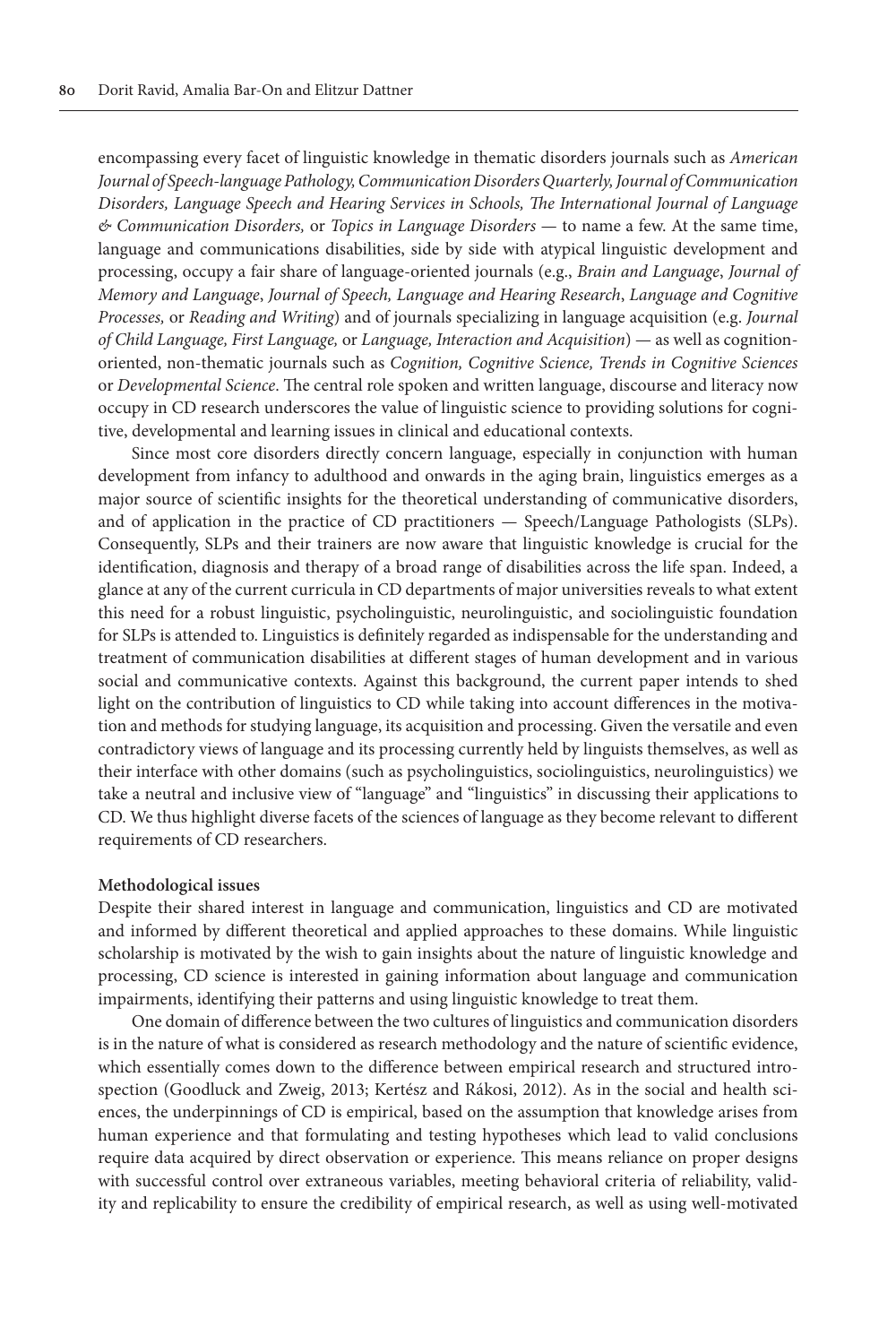analytic methods (qualitative or quantitative) which allow the interpretation of the data (Goodwin, 2005). At the same time, it is recognized by CD scholars that linguistic theory can inform research design, provide hypotheses about disorders, contribute to data interpretation and explain its clinical implications. CD experts rely on linguistics to provide the answers to theoretical questions about the nature of language, its structure and functions, language origins and change, how it is encoded in the brain, as well as questions of its acquisition, knowledge, and processing in humans. Thus, different theoretical linguistic frameworks and changes in linguistic theories have influenced SLPs' approaches to diagnostics and therapy. For example, treating children's innovative errors such as *holded* or *mouses* as signs of linguistic development rather than mistakes that need to be eradicated derives from the basic insights in the linguistic study of first (and second) language acquisition that errors indicate a state of linguistic knowledge and development.

Linguistic methodology itself has undergone great changes at the same time, which has brought linguistic approaches closer to CD methodological criteria. Chomsky (1985) set the goal of linguistics as an explanation of speakers' ability to extend their limited linguistic experience to new acceptable forms, based on the assumption that human linguistic competence makes it possible to judge sentences as grammatical or ungrammatical. As grammar was conceived as a mental construct, the mainstream method of inquiry into data in linguistics was informally gathered acceptability judgments by individual respondents, most often linguists (Phillips 2010; Schütze 2011a,b). The last decade has however seen some doubt cast regarding what psychologists and linguists came to call the 'weak empirical foundation' of theories (such as Universal Grammar or syntactic movement) based on intuitive and metacognitive grammaticality judgments (Edelman & Christianson 2003; Evans & Levinson 2009). Linguists became aware of cognitive and cultural sources of sentences' acceptability beyond their grammaticality (Bresnan 2007; Hofmeister et al. 2013), and of the unstable and contextual nature of such judgments (McClelland et al. 2010). Currently, while some researchers advocate the adoption of canonical empirical methods for data collection and analysis (Gibson & Fedorenko 2013), others discuss the limitations of quantitative methodology (Phillips 2010) and present evidence for the reliability of traditional linguistic methodology (Sprouse & Almeida 2013, Sprouse, Schütze & Almeida 2013). The consensus seems to be that given the multiple mechanisms involved in language use, linguists should be encouraged to test theories in psycholinguistically sound ways without giving up reliance on key linguistic insights (Piantadosi & Gibson in press; Tily & Jaeger 2011).

#### **Contributions of linguistics to CD science**

One major domain where linguistic research interests coincide with those of CD involves the interface of language and cognition. Specifically, they are both concerned with questions such as whether and to what extent language is independent of other cognitive systems and / or guided by universal properties, the relationship between conceptual and linguistic acquisition and knowledge in different languages, and the role of memory and frequency in language evolution, processing and learning (Bybee 2006; Carruthers 2008; Harris 2003). This relationship is an inherent issue in the ongoing debate between linguistic theories and approaches regarding the question of modularity of mind and the existence of hard-wired language-dedicated systems (Berwick, Pietroski, Yankama & Chomsky 2011; Cinque 2013; Slobin 1996). The current status of linguistic thought, most especially the debate about the language / cognition interface, informs CD research and practice in both research design and its application (Friedmann 2013; Joanisse & Seidenberg, 1998). CD leaders consider it critical for SLPs to gain an understanding of how language knowledge is structured and of the bases of language disorders (Bishop & Norbury 2008; Jarmulowicz & Taran 2013). In fact, what drives diagnosis and therapy of CD is current research about the nature, structure and interaction of grammar and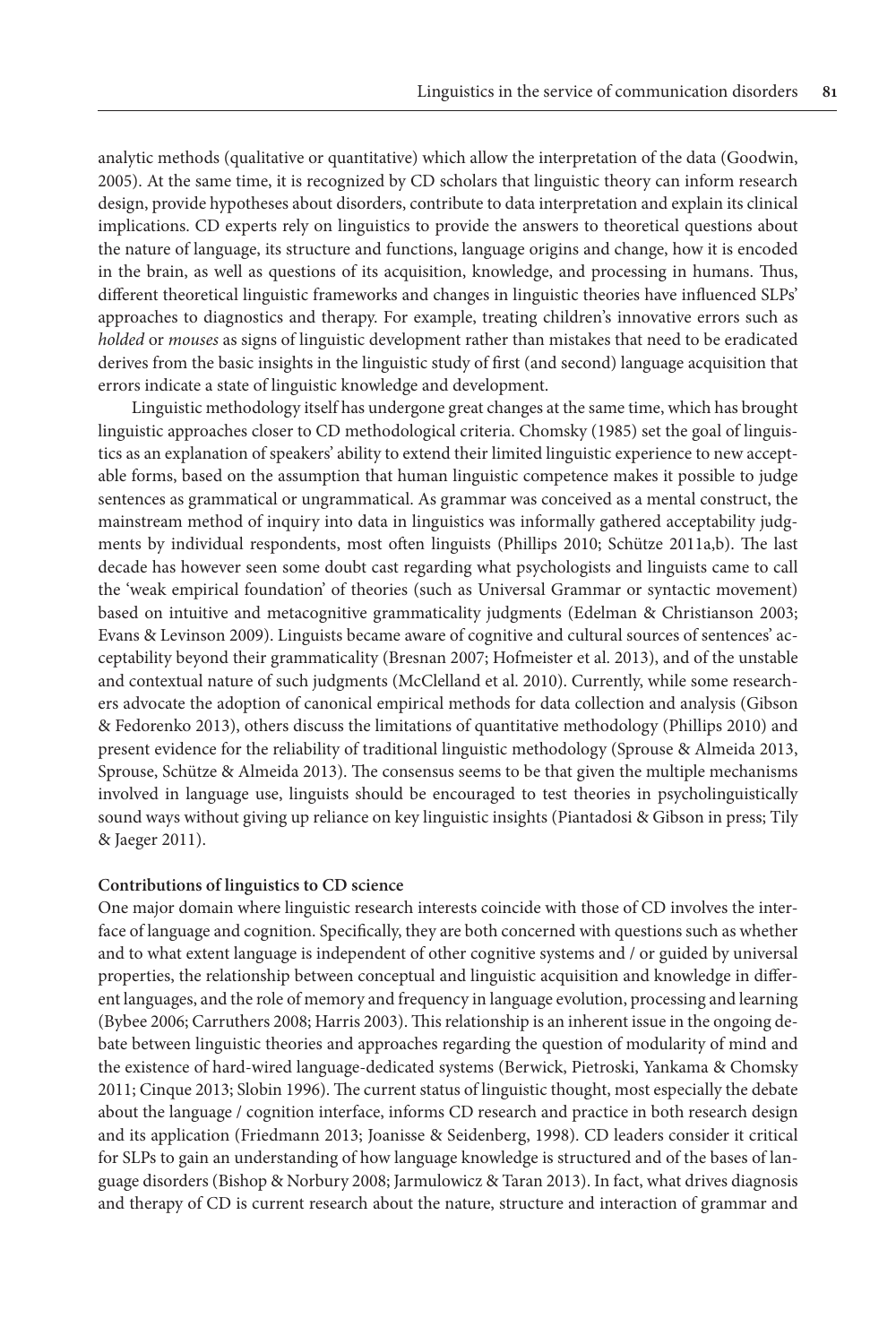lexicon as well as how they relate to general cognitive processes (McArthur, Ellis & Atkinson 2009; van der Lely 2005). Clearly, CD researchers, like psychologists, rely on linguistic-generated insights as the evidence-based scientific framework against which language disabilities are captured and clinical solutions sought.

In the wake of recent debates in the linguistic world relating to what exactly the human adaptation in language is, the nature of the language and cognition interface, and the construal of innateness in language acquisition, more connections can now be pointed out between language analysis and its clinical applications. CD professionals and practitioners have always assumed that knowledge arises from experience and have sought ways not only to diagnose and treat the disorder but also to explain its cognitive and neurological sources. The changes in linguistic theory from the perception of language as a narrow grammatical faculty to its construal as a broadly based cognitive faculty have brought about a concurrent shift in CD science: Rather than seeking the specific source of a deficit or a disorder (e.g., auditory or grammatical bases of language impairment), CD researchers now regard them as deriving from a language-learning disability (Bishop 2009).

Current usage-based models of language structure and use, deriving from the Cognitive Linguistics tradition (Lakoff 1991; Langacker 1987), assume language knowledge to be a non-autonomous cognitive faculty (Croft & Cruse 2004), and thus extremely sensitive to other cognitive domains. This approach encourages SLPs to broaden treatment from language structure to its use in different communicative contexts. Usage based theories regard linguistic acquisition as a data-driven, bottom-up task strongly leaning on mind-reading socio-cognitive abilities on the one hand, and the changing nature of linguistic input, on the other (Rowland et al. 2012; Tomasello 2003). Thus, it is extremely important for CD researchers and SLPs to gain information about patterns of use in naturally occurring language, from morpho-phonology through syntax to discourse structures and their functions, so as to base study design and subsequent treatment on real data. Fortunately, Corpus Linguistics approaches to language analysis provide such solutions through analyzing large scale corpora containing both frequent, conventional patterns, and less frequent, novel uses of language — making it possible for SLPs to set goals for both oral and literate language gains. The analyses conducted are statistically based, taking the corpus to be a representation of one's experience with language (Bybee 2010; Gries & Stefanowitsch 2007), making it possible to account for the role of memory and frequency in all aspects of language. Evidence-based features of produced discourse, when used in systematic research, can be immensely helpful in the diagnosis and treatment of disorders (Berman & Ravid 2008; McNamara, Crossley & McCarthy 2010). For example, Berman and Ravid (2008) showed that the ability to produce expository texts emerges around the 7th grade and thus becomes a useful tool for the assessment of writing abilities around high-school age.

One of the merits of corpus linguistics is that it allows the comparison of usage patterns of the same conceptual space in a variety of languages, thus accounting for the diversity of languages in a typological perspective, with immense benefits for psychological, clinical and educational applications. Typology, in linguistics, is the search for patterns "that occur systematically across languages" (Croft 2003: 1) with the goal of reaching genuine typological generalizations. Linguistic thinking has long been dominated by the specific properties of English, which are not necessarily shared by the world's languages (Chung 2009; Evans & Levinson 2009; Haspelmath 2012). However, from a communication disorders perspective, the typology of a language has been found to be crucial for the understanding of language development and language disorders (Berman & Slobin 1994; Ravid, Levie & Avivi Ben-Zvi 2003). Specifically, typological structure has been shown to account for the severity of morphological impairment in languages of differential morphological complexity (Dromi, Leonard & Shteiman 1993). In the same way, the study of the characteristics of orthographies other than English in conjunction with phonological and grammatical structures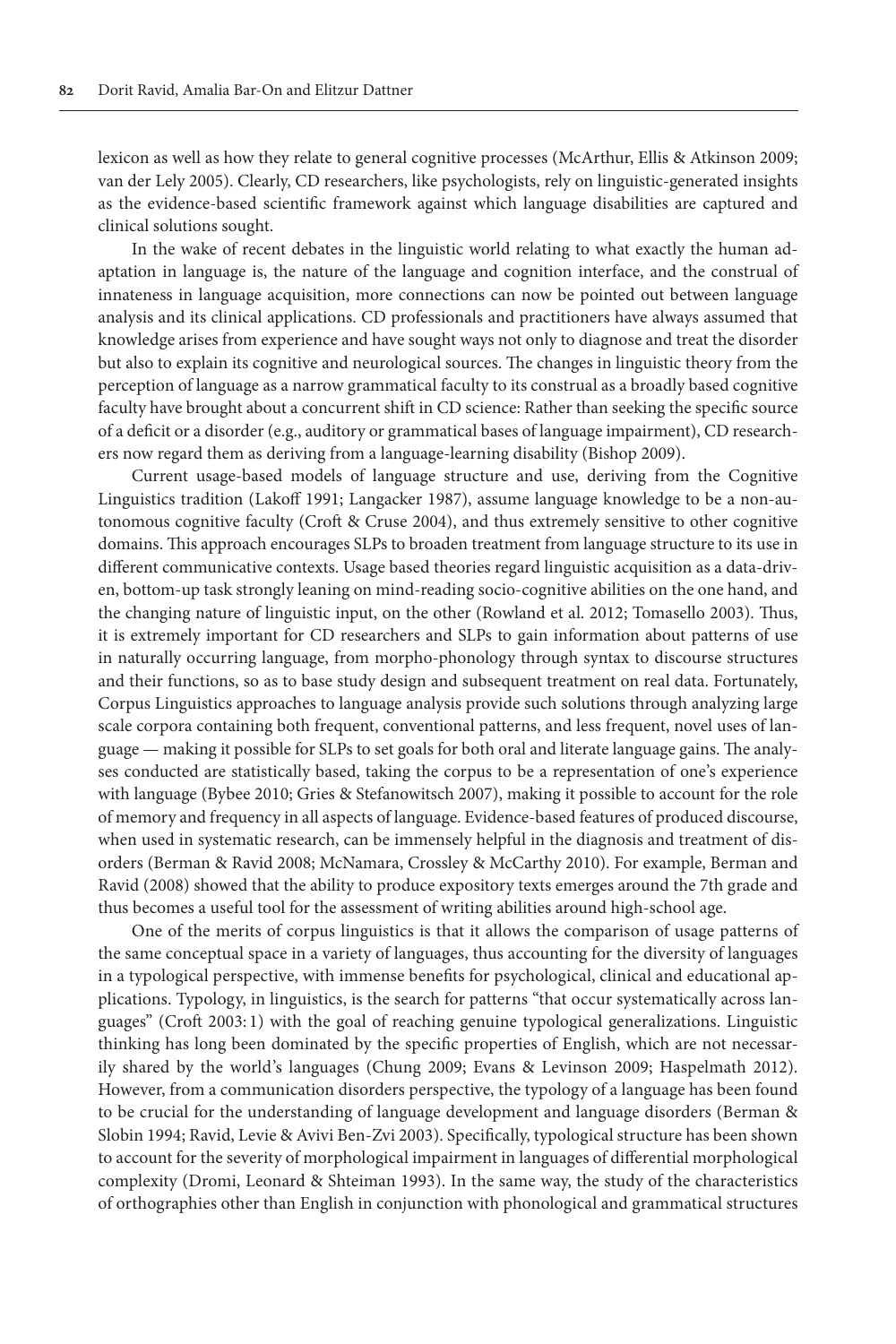of languages in possession of these orthographies has contributed immensely to theories and application of reading, writing and spelling (Frost 2012; Share 2008) in the last decades (see review in Ravid 2012).

Given the experience-based approach to learning prevalent in CD, it is no wonder that it finds great advantages in technological advancements which provide highly sophisticated tools and bettergrounded, finer grained analyses of ambient language (Graesser & McNamara 2011). CD researchers can now make use of advanced statistical methods to investigate the role of frequency in language, such as Multidimensional Scaling (Baayen 2008) and Multiple Correspondence Analysis (Levshina, Geeraerts & Speelman 2013). For example, Dattner (in preparation) has shed light on the role the typologically specific system of the Hebrew verb conjugations (the *binyan* system) plays in structuring conceptual spaces in Dative constructions. This will make it possible for Israeli SLPs to construct meaningful treatment of Hebrew syntax in conjunction with its rich derivational morphology.

Corpus linguistics has made another kind of impact on the scope and breadth of knowledge required of SLPs in treating language and communication disorders, which is the domain of written discourse in later language development.

#### **Written discourse**

Written text production has been considered outside the domain of both core linguistics and CD in the not so recent past, but is gaining importance and significance in both domains. The early Saussurean reaction of linguistic science to previous philological preoccupation with written texts of dead languages pointed at spoken language, the hallmark of humanity, as the natural, direct, uncontrived and 'real' linguistic phenomenon. In contrast, written language was regarded as merely a written shadow of 'real language' — in fact, no more than a mirror, the transcription of oral production. This placed the study of written language squarely outside the domain of linguistic analysis seeking to achieve theoretical insight. Given the close attention CD specialists have always paid to arenas of linguistic concerns, their focus too has been on oral language disabilities or on grammatical deficits rather than on problems in written text production, which were relegated to educators. But the psycholinguistic investigation of how language users learn to control and shape the flow of information in written discourse through linguistic means has now been shown to lead to important insights about language structure, use and development (Berman, 2005; Ravid, 2005; Sun & Nippold, 2012).

Evidence points to skilled writers being able to construct coherent texts with longer and denser information packages in hierarchically complex syntactic constructions (Ravid in press; Ravid & Berman, 2010) which can be re-read, reviewed and revised by readers within their context without the pressures of on-line processing (Berman & Ravid, 2008; Ravid & Tolchinsky, 2002). This enables researchers to investigate the elusive concept of "syntactic complexity" in the context or writing. Writing moreover encourages the retrieval of higher-register, literate lexical items, and marked morpho-syntactic structures (Ravid & Berman 2009; Ravid & Levie 2010). At the same time, these very same features impose a greater burden on less experienced writers such as children, who still lack the executive functions for monitoring large pieces of text, especially in expository writing (Berman 2008). It is even harder for children to construct a linguistic space within which both spoken and written modalities can be simultaneously and appropriately accessed (Berman & Nir-Sagiv 2010; Ravid 2006).

These features of written discourse make it an appropriate context for the evaluation of later language development, a period of intense linguistic development taking place during the school years — ages 5 to young adulthood (Berman 2004; Nippold 2007; Ravid, Dromi & Kotler 2009). During this period, the cognitive and linguistic demands of written text construction (and comprehension) exacerbate the problems of children with language impairment, reading and writing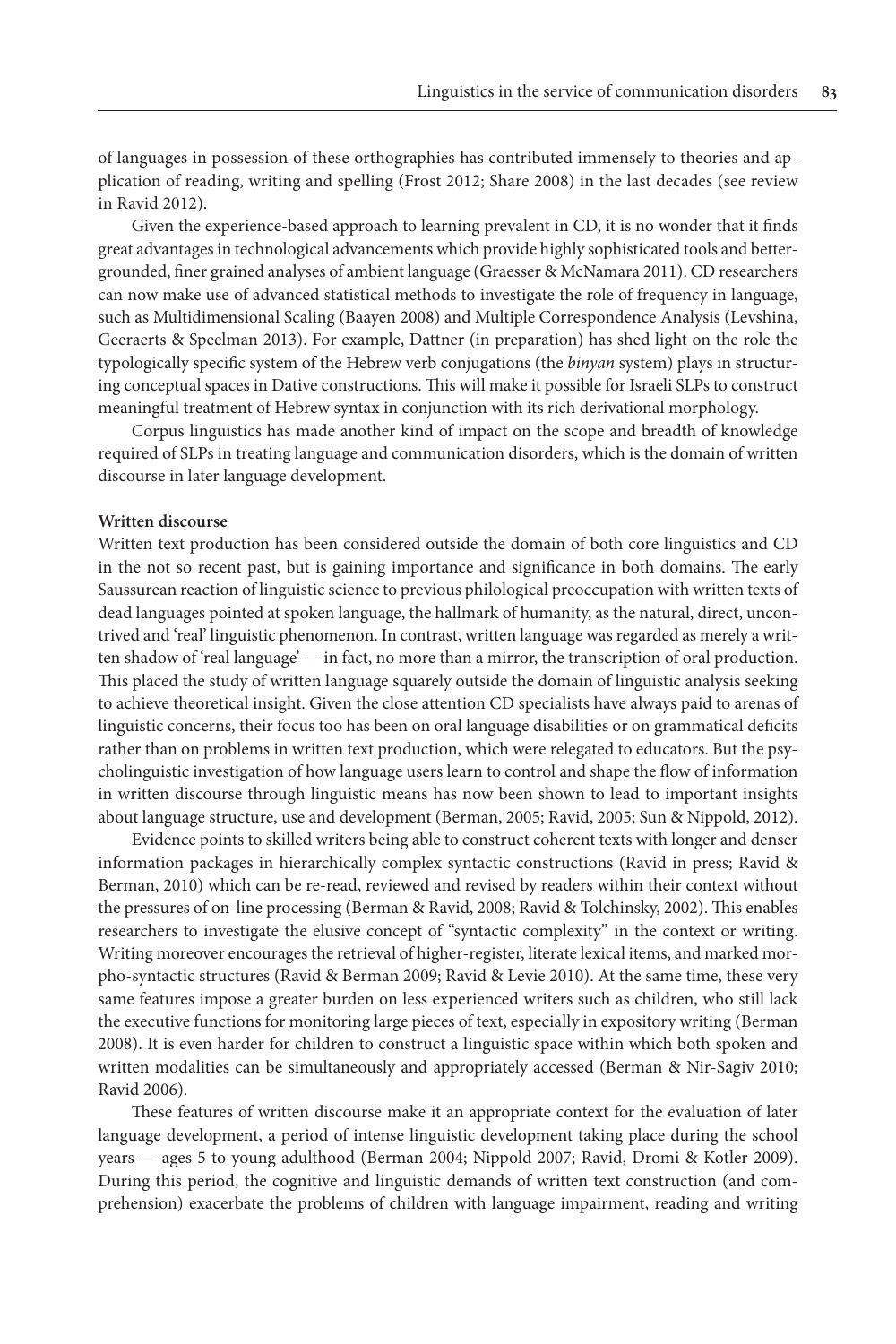disabilities and children with poor SES background, which stand out even more during the school years (Berman, Nayditz & Ravid 2011; Williams, Larkin & Blaggan 2013). Many language disabilities are thus manifested in this age group as dyslexia and learning disabilities, and require the attention of expert CD professionals. Linguistic analyses of texts of different genres written by children and adolescents with developmental and language disorders reveal academic weaknesses and relations with other linguistic abilities and thus pinpoint areas for remedial therapy and improvement (Mackie, Dockrell & Lindsay 2013; Nippold, Mansfield, Billow & Tomblin 2009). At the same time, analyses of written discourse can be of great value to linguists and psycholinguists in their search for an understanding of how the structure of language interfaces with its different modalities and discourse functions (Strömqvist & Verhoeven 2004).

#### **The linguistics / disorders interface**

Having established the relevance of linguistic theory, methodology and scope to the study of language learning and disorders, the next section examines the contribution of linguistic science to the understanding, identification and treatment of four language / communication disorders which all share less than felicitous conditions of language learning. Clearly, adequate learning conditions are necessary for children to develop language proficiently. This is because neuroplasticity — the ability of the brain to adapt to current contingencies — is at its highest in early childhood, permitting the reorganization of neural pathways and architecture (Stiles et al. 2012) at a time when a native tongue is learned in close conjunction with maternal care. During this crucial period, children need to have access to linguistic input that is both quantitatively and qualitatively appropriate to enable the coherent category formation, which is essential to generalization and consolidation of language knowledge (Gathercole & Hoff 2007).

In this context, two types of inadequate learning conditions are likely to impair optimal language development in the early stages, and to impinge negatively on the subsequent acquisition of literacy at school age. One of these conditions is a function of perceptual and cognitive factors internal to the individual which prevent them from taking maximal advantage of the linguistic input in their environment. In relation to the infelicitous learning conditions introduced above, these are the cases of (i) children suffering from hearing loss and (ii) language impairment and dyslexia. A second type of inadequate learning condition is rooted in external socio-economic environmental factors (infelicitous condition iii), where paucity in linguistic input puts at risk the optimal achievement of language and literacy skills from early childhood onwards. This is the widely-researched condition of children growing up in low socio-economic situations. In contrast to these language disorders and less than ideal contextual learning conditions, we refer to a communicative setting which, though eventually beneficial to language and cognitive development, raises interesting issues of language growth and consolidation which are relevant in the current context — bi- and multilingualism (condition iv).

#### *Hearing loss*

Speech perception is critical for picking up the phonological, lexical and morpho-syntactic patterns of a language (Houston 2002), and thus it requires massive exposure to linguistic input. Therefore, children born with congenital deafness are at grave risk regarding the acquisition and development of spoken and written language (Coppens et al. 2013). Linguistic science has made important contributions to the preservation or restoration of the auditory system in cases of prelingual hearing impairment, where developing neural organization related to speech perception is affected by auditory deprivation. One example is the way language sampling, storage and analysis technology combined with hospital-based newborn hearing screening programs now result in the earlier referral,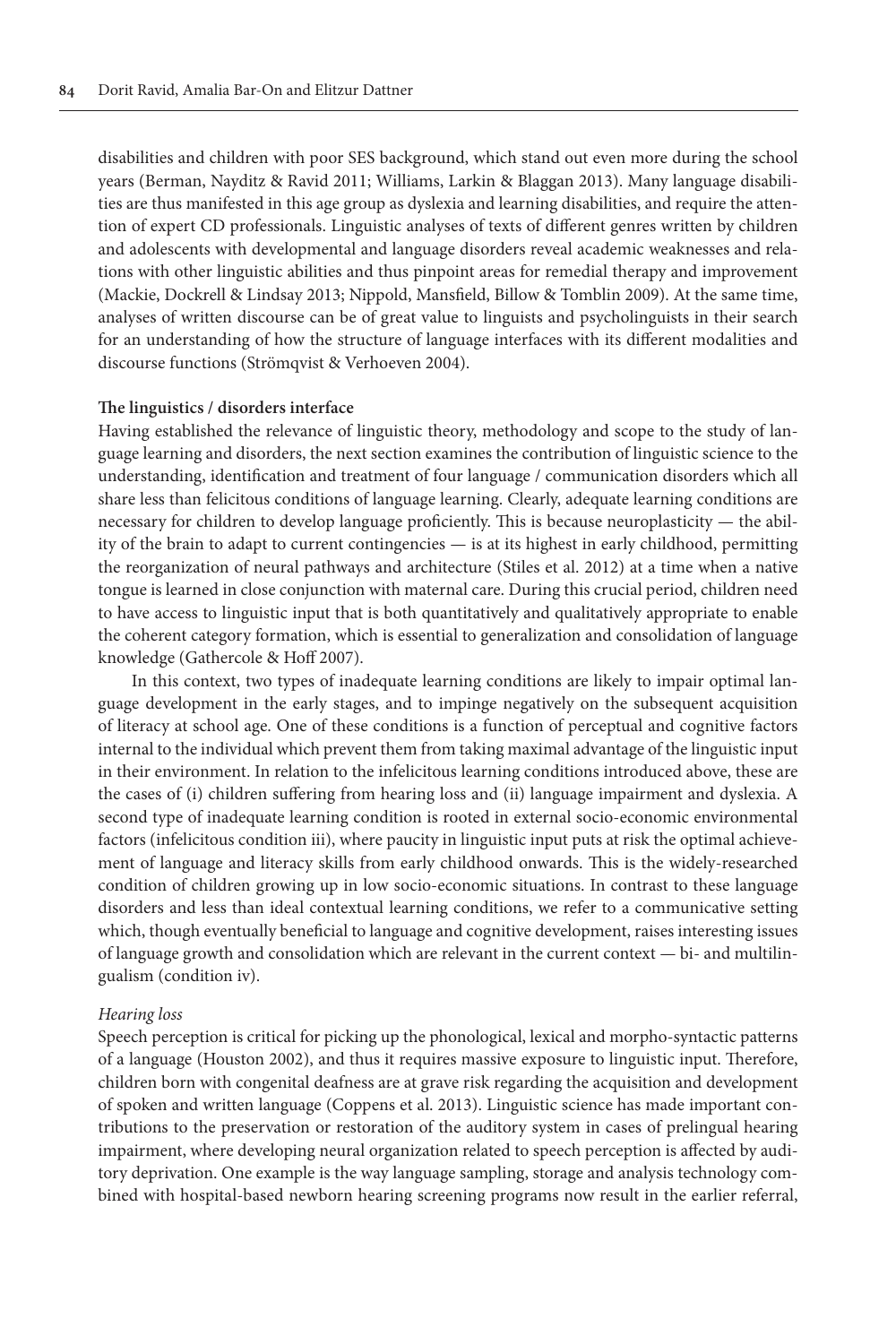

**Figure 1.** Median of open and closed-class tokens at each data point ((1) 1;10–2;0; (2) 2;1–2;3; (3) 2;4–2;5) in normally hearing and implanted children, by hearing age (Herzberg 2010)

diagnosis, and treatment of deaf infants and children. Such screening programs are positively related to measures of expressive and receptive language (vocabulary size and quality, standardized phonological inventories, speech intelligibility) and better language outcomes at school age (Nelson et al. 2008). Another contribution relates to the cooperation of linguists, psycholinguists and CD professionals in cochlear implantations, which expose the deaf child's auditory system to a quality of sound experience not available with hearing aids alone. In cases of profound hearing loss from 90dB and above, most outer hair cells in the cochlea are absent or dysfunctional, so that hearing aids do not provide the necessary sensory information for speech perception and comprehension or the auditory feedback needed for speech production and language learning. Prior to the advent of the cochlear implant in the 1990's, children born with congenital deafness had great difficulty in acquiring their native tongue (Paul & Quigley 1994), with linguistic gains at half the pace of hearing children (Svirsky 1999). The cochlear implant has revolutionized the rehabilitation of severe to profound hearing loss by transmitting acoustic information through direct electrical stimulation of the auditory nerve, thus bypassing the damaged cochlea and resulting in partial restoration of the frequency resolution of the cochlea (Nicholas & Geers 2007). Recent studies have shown that when implantation is carried out early on, in the first of life, coupled with appropriate language therapy, improvement can be expected in language acquisition (Schauwers, Gillis & Govaerts 2008). For example, a study comparing the development of the early Hebrew lexicon in three children with cochlear implants and three normally hearing children (Herzberg 2010) showed that when matched for hearing age (for the implanted children, the time elapsed since implant activation), the CI children had more content and function words than normally hearing children across their early development (Figure 1). This means that the combination of rehabilitative care by SLPs and the degree of speech perception provided by the CI, catapult deaf children into spoken language. These advances could not have been possible without the close cooperation of linguistic experts, providing the phonological, lexical and morpho-syntactic measures for assessing language learning, with CD professionals, responsible for the audiological and therapeutic methods employed to rehabilitate deaf children.

#### *Language impairment*

A second example of language learning under adverse neuro-cognitive conditions is linguistic impairment. Most researchers regard language impairment as a core developmental disability in the domain of CD (Clark & Kamhi 2010; Paul 2007). Language impairment is characterized by a later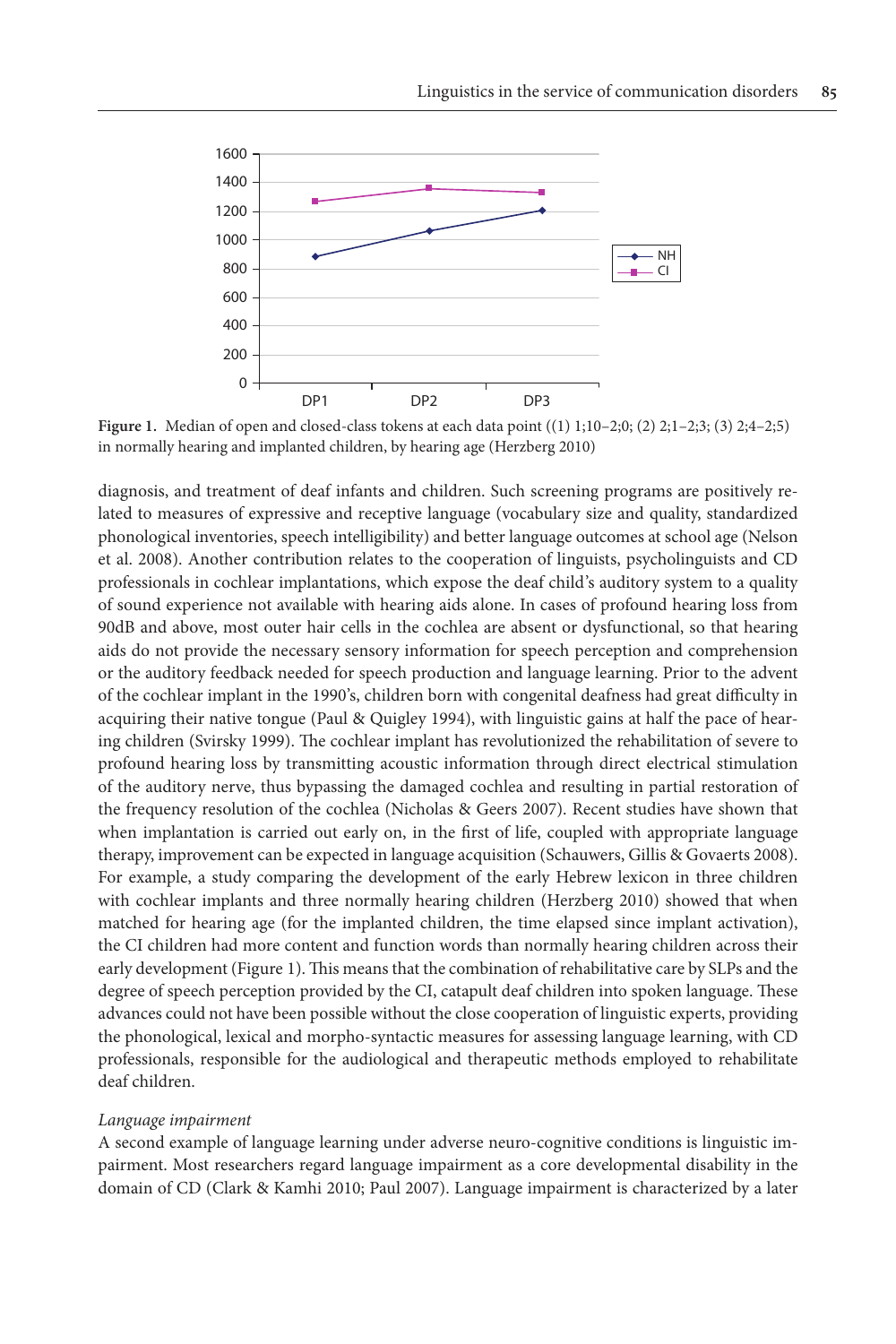onset and slower pace of language development than in children without deficits, with continuing problems in language comprehension and / or production and in the acquisition of literacy skills (Bishop & Norbury 2008; Nippold 2007). Research shows that children with language impairment have difficulty in processing various types of linguistic information — phonological, lexical, morphological, syntactic, preventing them from acquiring a large and diverse lexicon. They also find the production and comprehension of extended discourse challenging (Swisher et al, 1995). Once at school, they have difficulty in acquiring command of linguistic literacy, that is, written language skills related to thinking about language (Ravid & Tolchinsky 2002), of writing and reading, of written text comprehension and text production (Scott & Windsor 2000).

Side by side as being a central, typical language disorders syndrome, language impairment has been at the center of a linguistic debate for several decades regarding language representation in the mind and in the brain (Leonard & Deevy 2006). In this case, gaining more knowledge of the disorder would help contribute to a linguistic debate about modularity of mind. The disorder is often termed Specific Language Impairment (SLI), that is, a language disorder in the absence of other primary disorders such as hearing impairment, brain damage, mental retardation, or emotional problems (Leonard 2010), with a discrepancy of about 15 points between verbal and non-verbal IQ (De Villiers 2002; Leonard 2009). If, indeed, LI is SLI, that is specific to language (rather than having implications for or sources in other cognitive systems), and even more specific to particular linguistic systems such as morphological inflection or pragmatics, this would constitute evidence for domain-specificity of language and modularity of mind (Friedmann & Novogrodsky 2004; Rice & Wexler, 1996; van der Lely, Jones & Marshall, 2011). In turn, CD researchers would come up with specific diagnostics and treatment of those areas in language which are supposed to be discretely impaired. Evidence against this conclusion would come from studies indicating that general processing systems underlie language impairment (Joanisse & Seidenberg 1998; Tallal 2004), from research indicating additional, non-linguistic deficits in individuals with language impairment (Berman & Ravid 2010; Hill 2001), or from the instability of classification into LI subtypes such as grammatical, lexical or pragmatic impairments (e.g., Conti-Ramsden 1999). If language impairment is indeed coupled with other disorders, more general rehabilitation will be required. Further investigations into the nature of this prevalent language disorder will not only inform therapists (Cirrin & Gillam 2008) but also contribute towards resolving a major debate in linguistics.

#### *Dyslexia*

Dyslexia is a disorder characterizing individuals with difficulties in learning to read (and spell) that are not related to cognitive impairment. Currently, CD scholars strongly link dyslexia to language impairment, with the two disabilities described as different manifestations of the same underlying problem (Catts 1991) or two disorders that present considerable overlap (Bishop & Snowling, 2004). Traditionally, however, dyslexia was not considered as a prototypical CD arena. This apparently stems from the fact that over many years dyslexia had been mostly attributed to a visual deficit, as illustrated by the famous phrase coined by Morgan (1896) "congenital word blindness". This is not surprising since the primary sensory system involved in reading is the visual system, and the famous reversal errors regarded as the hallmark of the disability (e.g. reading / writing *b* for *d* or *was* for *saw*) were perceived as evidence of visual problems (Catts & Kamhi 1999). Dramatic changes in the approach to dyslexia occurred in the 1970s with the advent of the groundbreaking research of Liberman, Shankweiler and their colleagues suggesting that phonological skills, in particular phonemic awareness, play a crucial role in learning to read (Liberman, Shankweiler, Fisher & Carter 1974). We know today that phonology is important to reading because writing systems represent spoken language and learning to read in alphabetic systems means mapping graphemes onto phonemes.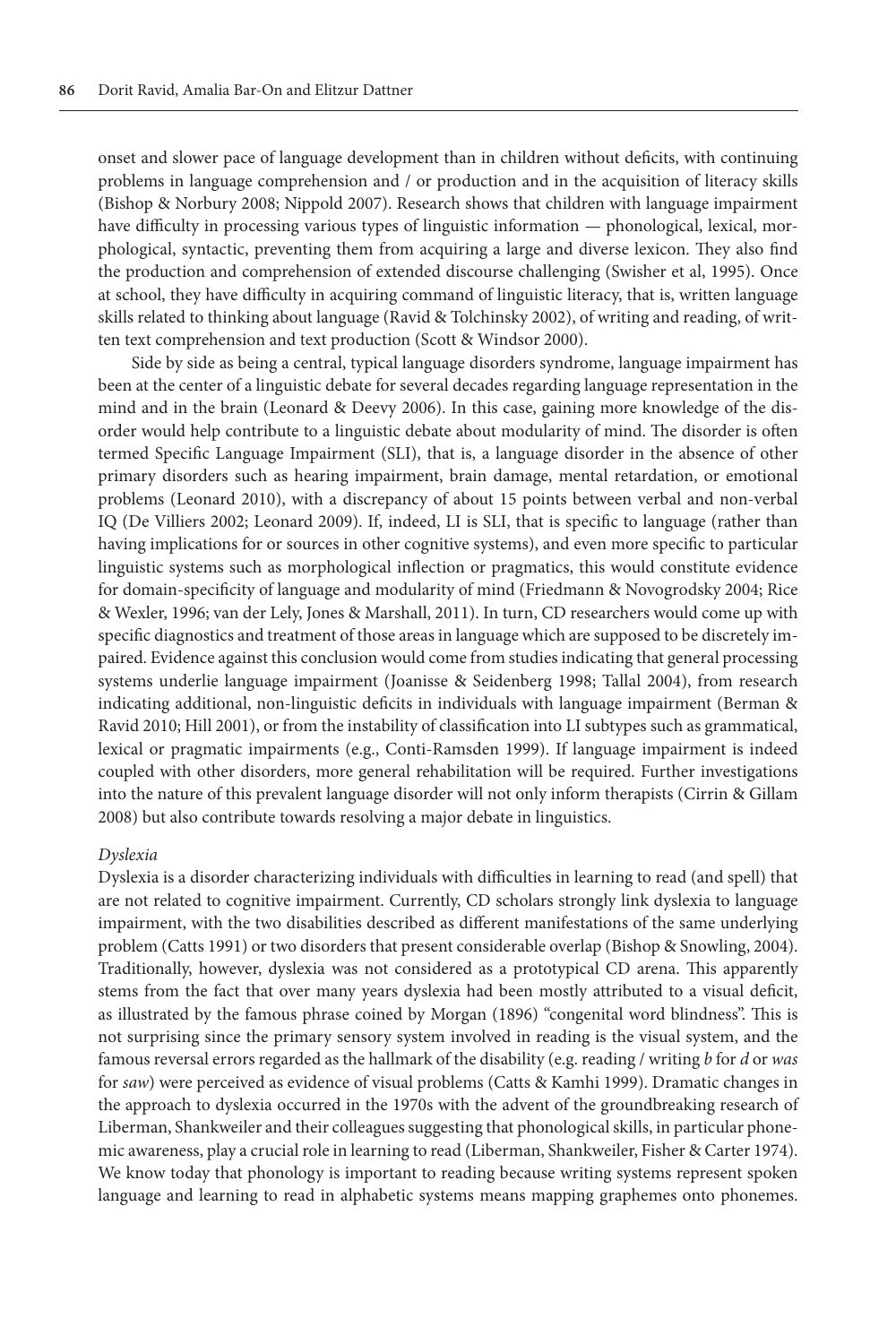Over the last 30 years a considerable body of studies have supported the importance of phonemic awareness in learning to read and reinforced the concept of phonological-deficit based dyslexia. However, despite these persuasive findings, it is not clear yet if there is indeed a causal link between low phonological awareness and dyslexia, or whether there is a third variable or mechanism influencing both problems (Castles & Coltheart 2004). Many studies demonstrate various difficulties characterized dyslexic individuals in different ages. Most of them relate to phonological processes such as auditory perception (Gaab et al. 2007; Schulte-Körne et al. 1998) or short-term memory for speech sounds (Berninger et al. 2006). Others report difficulties in (implicit) learning abilities, such as learning sequences of symbols (Gabay, Schiff & Vakil 2012), or the ability to benefit from stimulus-specific repetitions (Ahissar 2007), supporting the notion of a generally impaired learning mechanism that underlies dyslexia. A large body of research indicates a strong linguistic component in this disorder (Schiff & Ravid 2007, 2013; Snowling, Gallagher & Frith 2003).

An interesting relationship between language typology and dyslexia is worth mentioning. While typological studies in the last decade did not contradict the importance of phonology to success in learning to read, they have indicated that the nature of the relationships between them is language-dependent. For one thing, phonological processing is not uniquely important for reading alphabetic orthographies: it is also involved in non-alphabetic systems, however the latter differ from alphabetic systems in the size of the phonological unit that the graphemes or characters activate — either a simple phonological syllable, as in the Japanese *Kana*, or else syllabic morphemes as in Chinese (Perfetti 2011). Moreover, although alphabetic systems share the grapho-phonemic principle, the specific nature of the sensitivity to word or syllable structure (e.g. dividing the syllable into *body-coda* or *onset-rime* units) is affected by the unique phonological and orthographic characters of each language (Share & Blum 2005). Finally, the transparency of the orthography (i.e., to what extent a written word reliably represents its phonology) dictates the degree of importance of the phonemic awareness to reading (Seymour, Aro & Eirskine 2003).

In this context, Share (2008: 596) notes that "the extreme degree of non-transparency in English has exaggerated the role that phonemic awareness plays in more conventional alphabets and has overshadowed issues that have critical importance across orthographies". One of these issues is the role of language domains other than phonology in reading. It is well known that while writing systems can represent spoken language, they are not mere transcriptions mirroring phonological sequences but rather encode various aspects of the language system such as its morphology and syntax (Derwing 1992). Obviously, in many cases spelling represents morphemic identity rather than phonology (e.g. English *-tion*) (Deacon & Kirby 2004; Ravid 2012). Thus, beyond phonological decoding, readers would rely heavily on morpho-orthographic representations in single word recognition. While phonology is mostly needed for unfamiliar word decoding, morphology has an important role in enhancing whole-word recognition in both morphology-rich and poor languages (Bar-On & Ravid 2011; Carlisle 2000). Moreover, proficient and automatic word recognition is essential for efficient reading, but it is not enough. In Hebrew for example, reading without adherence to the semantico-syntactic context may lead to nonsensical decoding. This is because approximately 25% of the words in any non-voweled text in Hebrew are homographic (i.e. can be decoded as having different phonological [and meaning] characteristics, as in English *wind*). Thus, reliance on the grammatical context, especially on morphological structure, is an inherent part of the reading process in Hebrew (Bar-On, 2011). That means that learning to read involves knowledge about the relationship between a writing system and the language it encodes (Perfetti 2003). Even though the investigation of dyslexia and its causes is still under way, informing SLPs of the linguistic processes involved in reading and writing benefits research, diagnosis and therapy of dyslexia in the field of CD.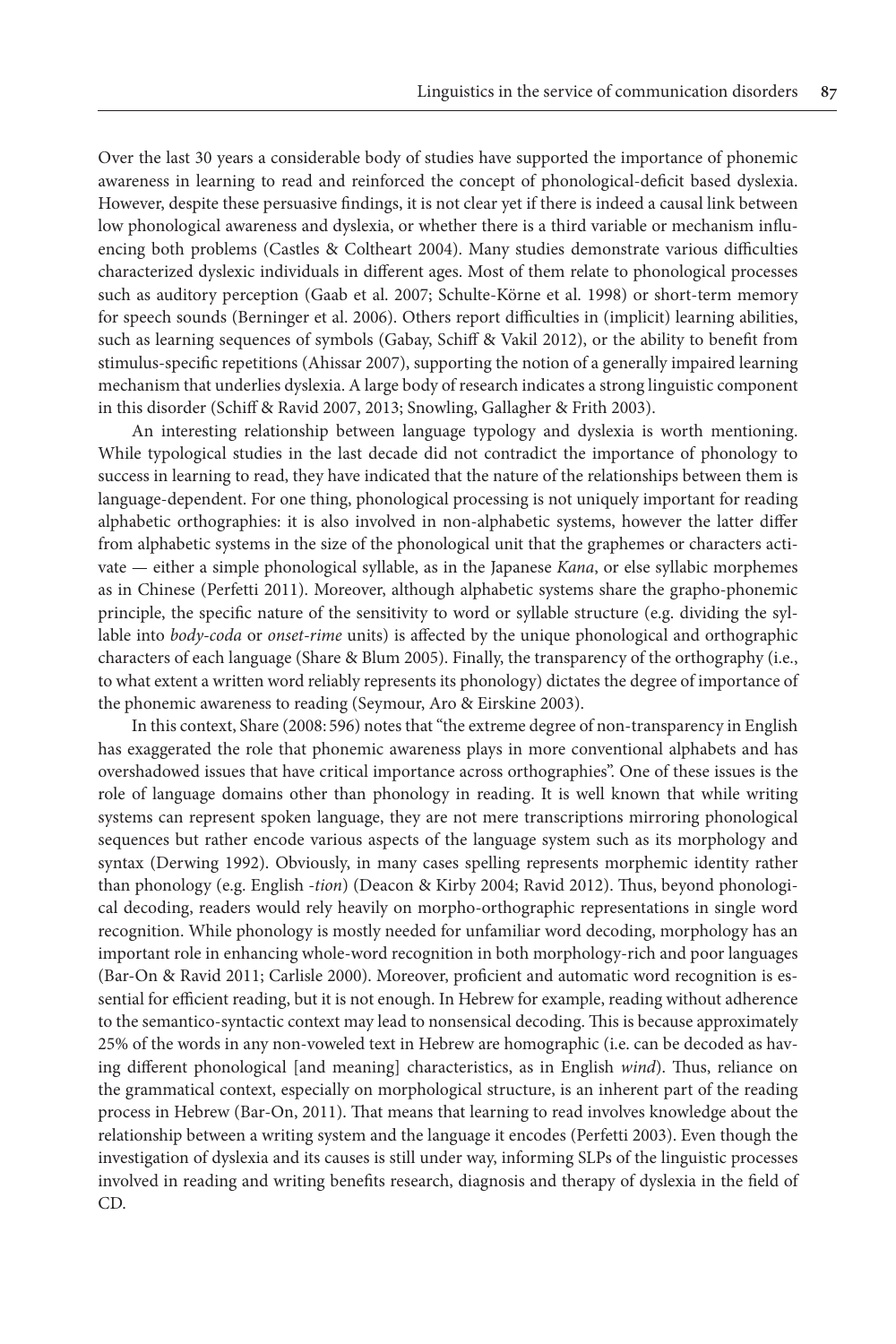#### *Language in low-SES contexts*

In addition to internal, neuro-cognitive obstacles to proficient language and literacy acquisition, external, environmental problems can also hinder optimal language learning. Thus the relevance of linguistics to CD extends beyond the core disorders discussed above to inadequate learning conditions resulting from external background factors such as socio-economic status (SES) (Chiu & McBride-Chang 2006). The link between social progress and literacy education has been recognized in social psychology for many years (Bernstein 1960); but since the groundbreaking work of Hart and Risely (1995), robust evidence has pointed to a disadvantage in language and literacy skills of children from poorer, less educated, low SES backgrounds compared with children raised in more favorable circumstances (Bradley & Corwyn 2002). Such environmental factors have been shown to impede the optimal command of linguistic proficiency (Raviv, Kessenich & Morrison 2004) and to be detrimental to gaining literacy skills (Aram, Korat & Levin 2006; McCarthey 1997). Children from less economically established homes and with less educated parents may enter school with a disadvantage (Natriello, McDill & Pallas 1990; Neuman & Celano 2001) which is consistently retained in school. Low SES children manifest relatively high rates of failure from the very lowest grades (Battin-Pearson et al. 2000), and their attainments remain lower than average across the school years (Purcell-Gates & Dahl 1991). They demonstrate poorer vocabulary and reading compared with their mainstream, middle-class peers (Au 1998; Snow et al. 1991). Reading accuracy, reading comprehension, spelling and writing abilities are also weaker among children of low SES background (Chevrot, Nardy & Barbu 2011).

Where do these differences come from? In the past, the linguistic perspective on differential language performance and knowledge in socio-economic contexts was anchored more in sociolinguistic questions of sociolect and dialect than in clinical deficiencies (Furrow & Nelson 1984; Labov & Harris 1986; Williamson 1986). Yet a torrent of research work points at genuine, early emerging effects of SES background on language abilities (Fernald, Marchman & Weisleder 2013; Fish & Pinkerman 2003). SES has been found to affect various linguistic domains, from sensitivity to the phonetic structure of spoken words (Blachman et al 1999; Nittrouer 1996), through lexical development (Arriaga et al. 1998; Qi et al. 2006), inflectional and derivational morphological abilities (Ravid 1995; Ravid & Schiff 2006; Schiff & Ravid 2012) and discourse production (Price, Roberts & Jackson 2006) to acquisition of figurative language (Berman & Ravid 2010) and theory of mind (Cutting & Dunn 1999; Shatz et al. 2003). These deficiencies are related both to the development of crucial brain regions (Kishiyama et al. 2009; Noble, Norman & Farah 2005) as well as to important cognitive functions such as executive control (D'Angiulli et al. 2008; Engel, Santos & Gathercole 2008; Farah et al. 2006).

Recent technological advancements in studying child and adult language and approaches such as Corpus Linguistics, discussed above, are highly relevant to this issue. Recently, psycholinguistic studies have shown that amount and quality of linguistic input addressed to children have a connection with the SES background of mothers (Hoff, 2003, 2006), with scarcer input resulting in a slower and less effective rate of language acquisition (Black, Peppé & Gibbon 2008; Ginsborg 2006).

Moreover, from infancy on, children from low SES backgrounds are exposed to largely directive instructions rather than to elaborative and enriching language (Hoff 2013; Ninio 1980; Rowe 2008; Shimpi, Fedewa & Hans 2012), they fail to receive appropriate linguistic and communicative mediation from their surroundings, they are less actively involved as conversational partners in family get-togethers, and they engage less than their more advantaged peers in joint book-reading and interactive writing with their parents (Anderson & Stokes 1984; Aram & Biron 2004).

To illustrate the critical impact of SES background on children's linguistic development, consider Figures 2–3. They represent some findings from a recent study comparing Hebrew Child Directed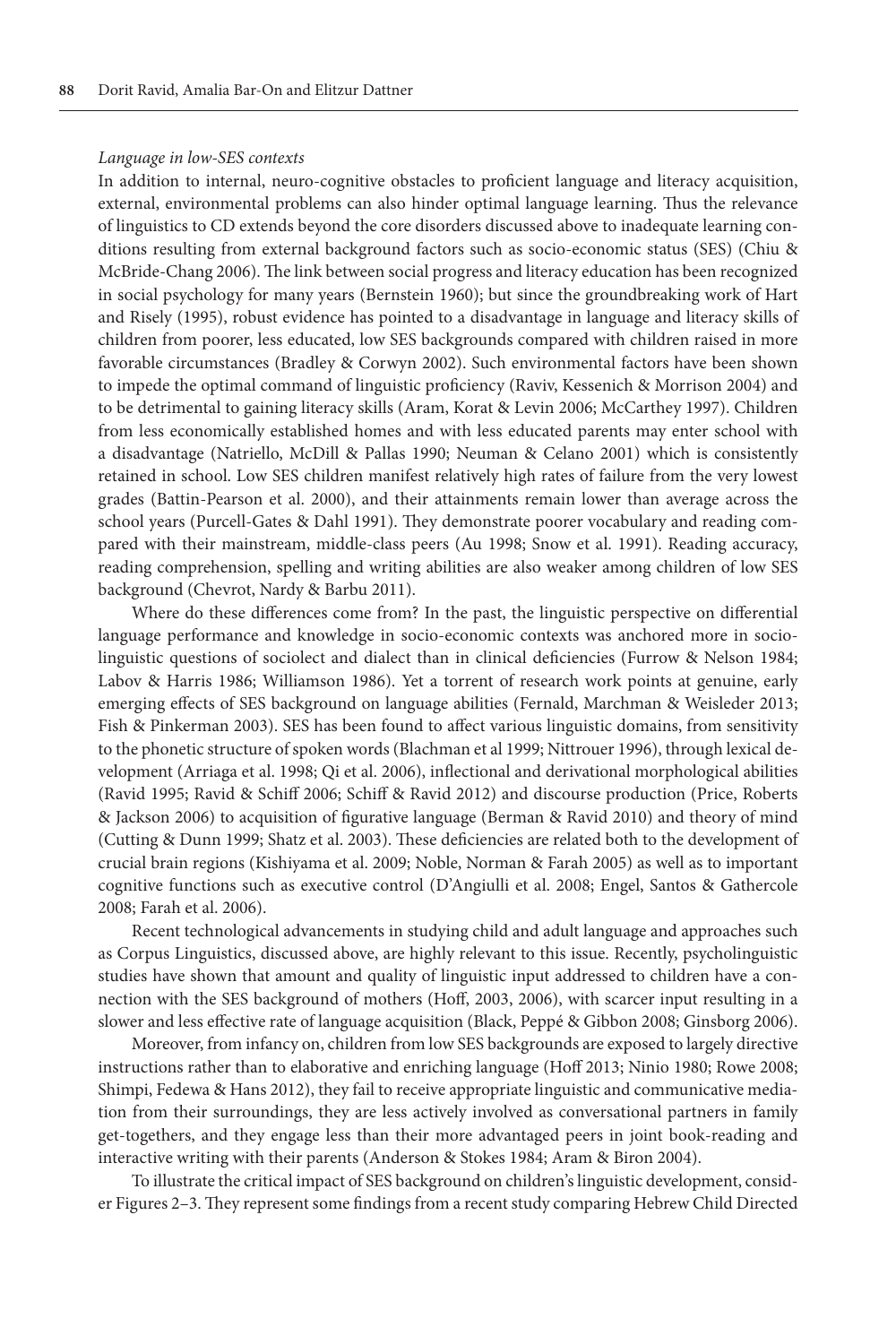

**Figure 2.** CDS word types and tokens at each data point (3 months, 6 months, 9 months, 12 months) in high-SES and low-SES mothers (Ravid, Peleg & Peleg, 2013)



**Figure 3.** Percentage of utterances with fine-tuning at each data point (3 months, 6 months, 9 months, 12 months) in CDS by high-SES and low-SES mothers (Ravid, Peleg & Peleg, 2013)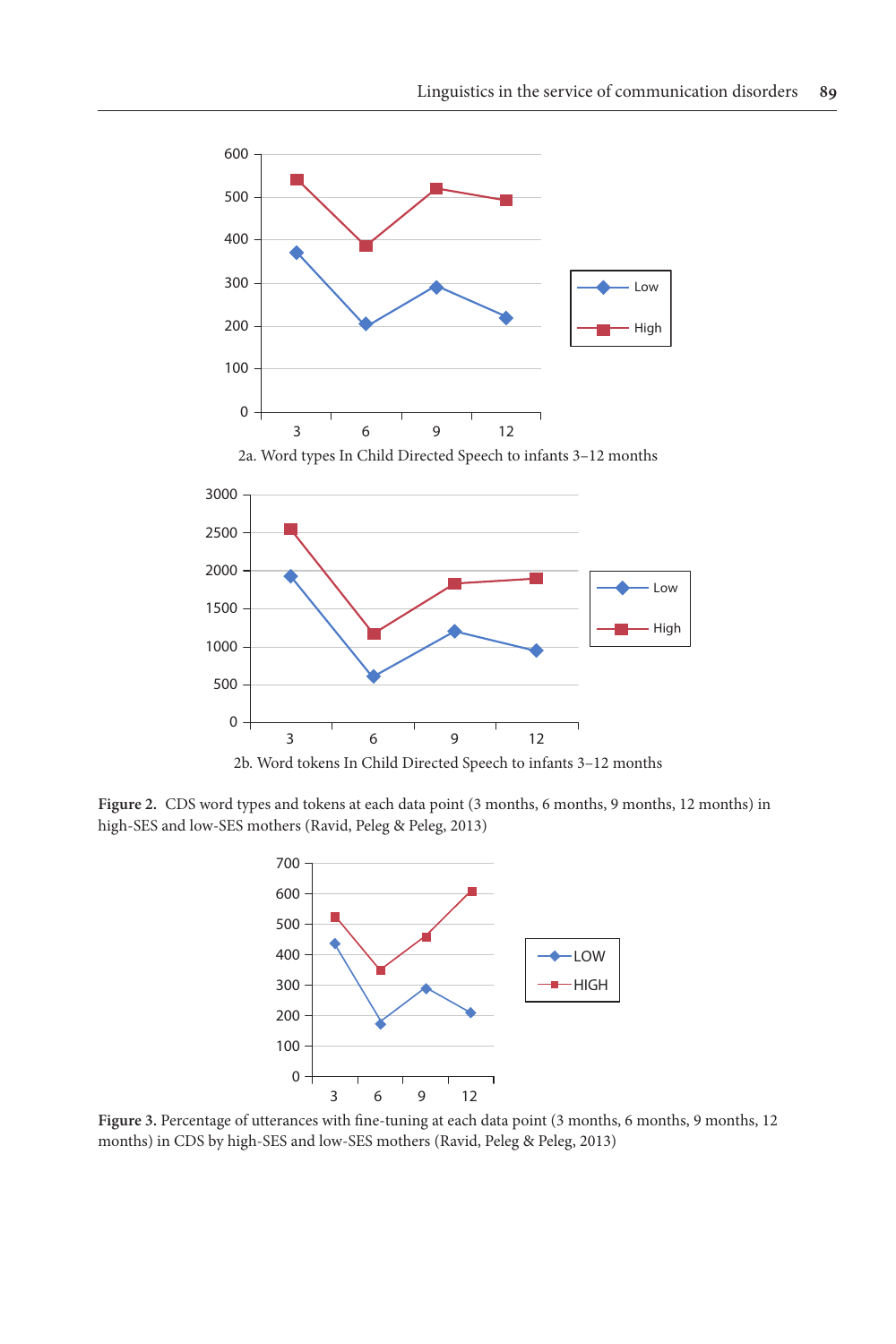Speech by two mothers to their respective infants in the first year of life — a low SES and a high SES mother. All variables — familial and social (e.g., child sex, order of siblings in the family) — were carefully controlled for in selecting the mothers for this comparison. Their speech was sampled when their babies were 3, 6, 9 and 12 months old respectively (Ravid, Peleg & Peleg 2013). Figure 2 shows the number of word types and tokens the infants were exposed to: at each data point the low-SES baby heard a lesser amount of words, and at one year of age, when linguistic input is critical given early word acquisition, a wider gap opens between the two mothers. In fact, this study showed that overall the high-SES infant heard 1.7 more speech than the low-SES one. Figure 3 compares the relative amount of utterances fine-tuned to the infant's developmental stage (slower, clearer, with varying pitch and emphasis, etc.): and again, not only does the high-SES mother produce more finetuned speech at all data points, this important behavior, facilitating babies' word learning, increases when the baby is one year old, when first words emerge; whereas the low-SES mother's fine tuning decreases. This was but a tiny sample of the diverse linguistic analyses carried out on the transcriptions of the two mothers, which all clearly pointed at the same direction: the infant from high-SES background was exposed to more and more qualitative CDS, than her low-SES peer.

#### *Bilingualism*

In the same context of ambient language structure, bi- and multilingualism constitute our final example of linguistics benefitting CD research and treatment. Bilingualism is neither a detrimental nor a disordered condition. On the contrary — growing up in two or more languages has long been a topic of linguistic and psychological work (De Houwer 2009; Hoff & McCardle 2006), with a general consensus that it benefits bi- and multi-lingual individuals across the life span not only linguistically but also cognitively (Bialystok 2001; Grosjean & Li 2013; Hyltenstam & Obler 1989). Much of the debate in the domain has been devoted to the question of a window of age or a critical period in learning more than one language (DeKeyser, Alfi-Shabtay & Ravid 2010; Newport 1990; Ortega 2013). Two interesting, diametrically opposed, questions continuously challenge CD specialists in this context, with possible answers residing in current linguistic research. They can be summed up as "How much is enough?" and "can it be risky?". The first question involves reaching native, or near-native, fluency and proficiency in the languages learned simultaneously or sequentially. CD researchers working in language acquisition are often tasked with the practical question of learning more than one language. They are thus interested in what enables some learners to make maximal attainments in bilingual learning despite the diminished input contexts for the acquisition of each language (Gathercole & Hoff 2007). The role of linguistic input in multiple language acquisition has gained attention and significance with the advent of systematic studies of the complexity of bilingual situations, which are fraught with conflicting factors of language knowledge and usage and of social settings (Abugov & Ravid 2013; De Houwer 2011; Gathercole et al. 2010). Beyond individual differences, the answer can probably be found in current investigations of the amount and types of linguistic input, communicative experience and diversity of opportunities for language exposure and usage in each of the languages learned (Gathercole 2010; Hoff et al. 2012; McCardle & Hoff 2006).

A second question concerns another facet of bilingualism where linguistics has an important say for CD researchers and therapists is the question of language disability in children growing up in bilingual environments (Armon-Lotem in press; Paradis 2010). This is the overlap between certain attributes of language impairment and bilingualism: For example, children learning English as a second language were shown to perform similar errors as monolingual children with linguistic impairment (Paradis, 2005), raising interesting questions on the possible interface of developmental trajectories in bilingualism and language impairment. This similarity has important clinical implications for the identification of children suffering from language disorder in communities where the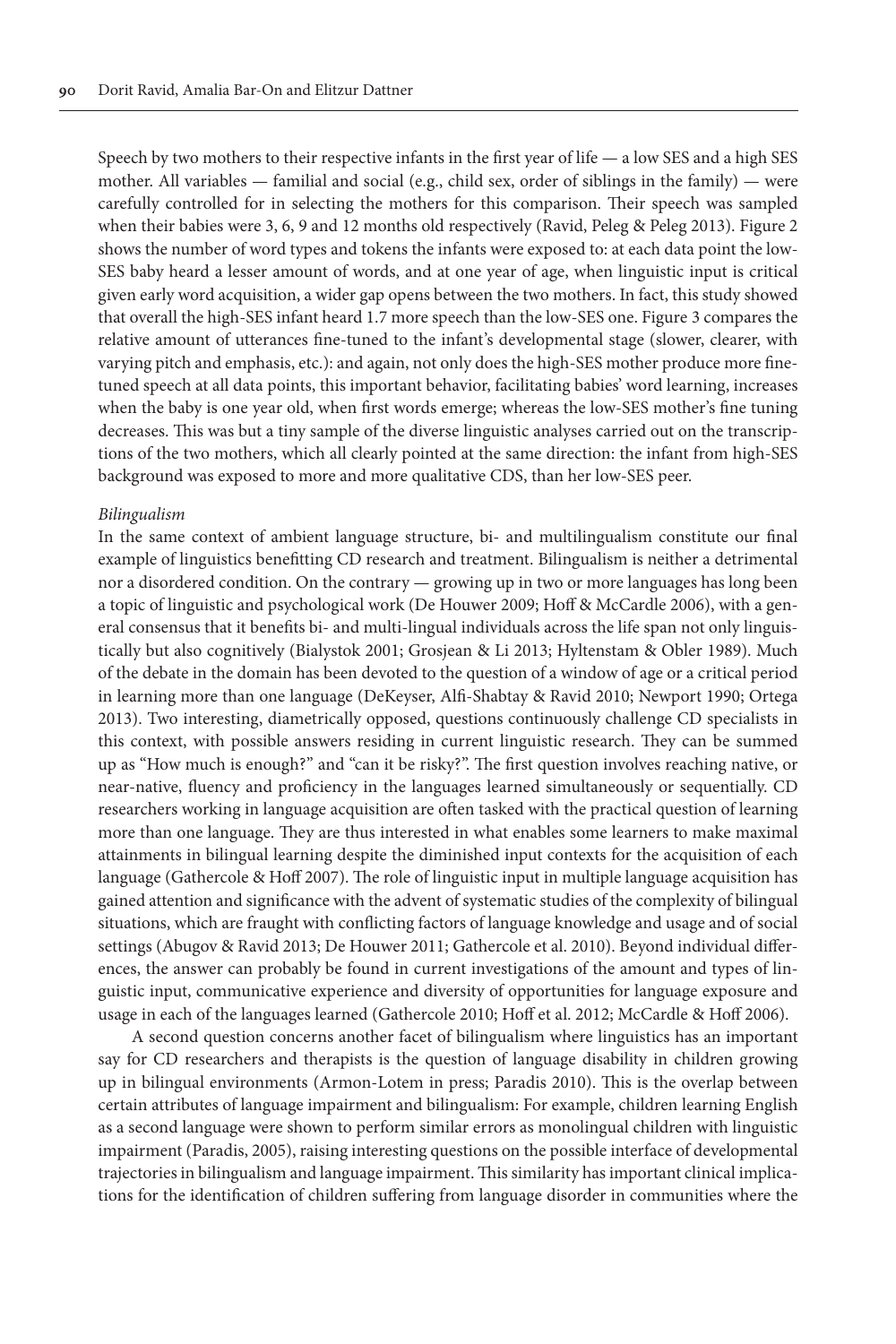absence of certain grammatical morphemes (e.g., *-s*) might be the norm rather than the marker of a disorder (Pruitt & Oetting, 2009; Washington & Craig 2004).

### **Conclusion**

A journal article, even one that purports to review the interface between two venerable fields of scholarly investigation, cannot aspire to achieve more than a limited overview of its domain of inquiry. The current article aimed at establishing points of congruity between two independent though related disciplines — the theoretical and empirical study of linguistics, on the one hand, and the clinical field of CD, on the other. We hope to have shown that they can both feed each other's need for an evidence-based, insightful understanding of the interface between language and cognition, especially through their shared interest in developmental aspects of language learning and processing and the impact of different disorders and environmental conditions on linguistic development. We have also pointed out the increase in what is now thought to be areas of linguistic relevance such as discourse and written language, and to what extent this can teach us about language, communication and their disorders.

#### **References**

- Abugov, N. & Ravid, D. 2013. Assessing Yiddish plurals in acquisition: Impacts of bilingualism. In *Bilinguals and Assessment: State of the Art Guide to Issues and Solutions from around the World*, V.C.M. Gathercole (ed.), 90–110. Bristol: Multilingual Matters.
- Ahissar, M. 2007. Dyslexia and the anchoring-deficit hypothesis. *Trends in Cognitive Sciences* 11: 458–465. DOI: [10.1016/j.tics.2007.08.015](http://dx.doi.org/10.1016/j.tics.2007.08.015)
- Anderson, A. & Stokes, S. 1984. Social and institutional influences on the development and practice of literacy. In *Awakening to Literacy*, H. Goelman, A. Oberg & F. Smith (eds), 24–37. Exeter NH: Heinemann.
- Aram, D. & Biron, S. 2004. Joint storybook reading and joint writing interventions among low SES preschoolers: Differential contributions to early literacy. *Early Childhood Research Quarterly* 19: 588–610. DOI: [10.1016/j.ecresq.2004.10.003](http://dx.doi.org/10.1016/j.ecresq.2004.10.003)
- Aram, D., Korat, O. & Levin, I. 2006. Maternal mediation in a young child's writing activity: A sociocultural perspective. In *Handbook of Orthography and Literacy*, R.M. Joshi & P.G. Aaron (eds), 709–734. Mahwah NJ: Lawrence Erlbaum Associates.
- Arriaga, R.I., Fenson, L., Cronan, T. & Pethick, S.J. 1998. Scores on the MacArthur communicative development inventory of children from low- and middle-income families. *Applied Psycholinguistics* 19: 209– 223. DOI: [10.1017/S0142716400010043](http://dx.doi.org/10.1017/S0142716400010043)
- Armon-Lotem S. In press. Between L2 and SLI: Inflections and prepositions in the Hebrew of bilingual children with TLD and monolingual children with SLI. *Journal of Child Language*.
- Au, K. 1998. Social constructivism and the school literacy learning of students of diverse backgrounds. *Journal of Literacy Research* 30: 297–319. DOI: [10.1080/10862969809548000](http://dx.doi.org/10.1080/10862969809548000)
- Baayen, R.H. 2008. *Analyzing Linguistic Data*. Cambridge: CUP. DOI: [10.1017/CBO9780511801686](http://dx.doi.org/10.1017/CBO9780511801686)
- Bar-On, A. 2011. Linguistic processes in reading non-voweled Hebrew. In *Literacy and Language*, O. Korat & D. Aram (eds), 148–165. Jerusalem: Magnes (in Hebrew).
- Bar-On, A. & Ravid, D. 2011. Morphological decoding in Hebrew pseudo words: A developmental study. *Applied Psycholinguistics* 32: 553–581. DOI: [10.1017/S014271641100021X](http://dx.doi.org/10.1017/S014271641100021X)
- Battin-Pearson, S., Newcomb, M.D., Abbott, R.D., Hill, K.G., Catalano, R.F. & Hawkins, J.D. 2000. Predictors of early high school drop-out: A test of five theories. *Journal of Educational Psychology* 92: 568–582. DOI: [10.1037/0022-0663.92.3.568](http://dx.doi.org/10.1037/0022-0663.92.3.568)
- Berman, R.A. 2004. Between emergence and mastery: The long developmental route of language acquisition. In *Language Development across Childhood and Adolescence*, R.A. Berman (ed.), 9–34. Amsterdam: John Benjamins. DOI: [10.1075/tilar.3](http://dx.doi.org/10.1075/tilar.3)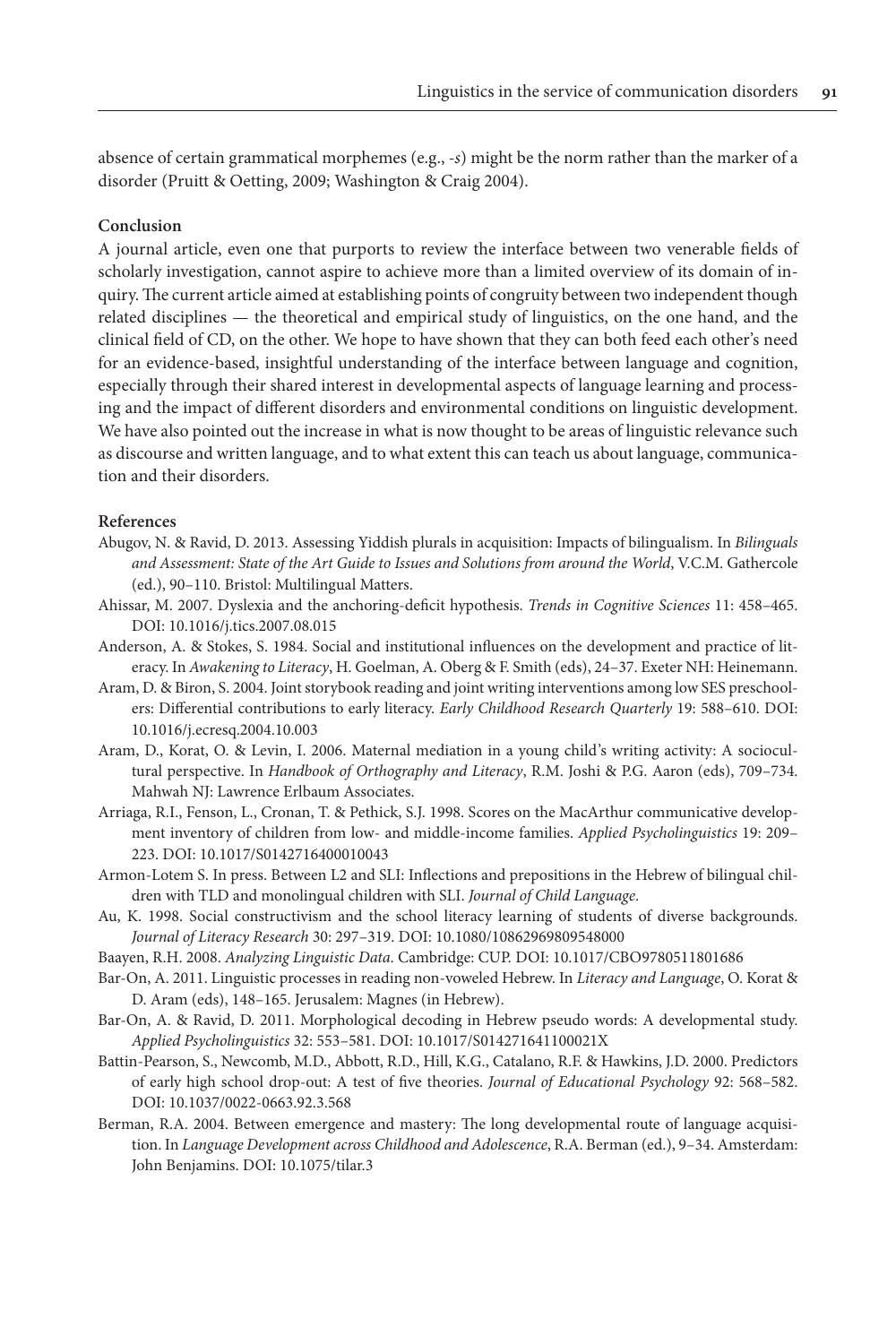Berman, R.A. (ed.). 2005. *Journal of Pragmatics* 37(2). Special issue on Developing Discourse Stance across Adolescence.

- Berman, R.A. 2008. The psycholinguistics of developing text construction. *Journal of Child Language* 35: 735–771. DOI: [10.1017/S0305000908008787](http://dx.doi.org/10.1017/S0305000908008787)
- Berman, R.A. & Nir-Sagiv, B. 2010. The lexicon in speech-writing differentiation: Developmental perspectives. *Written Language and Literacy* 13: 181–203. DOI: [10.1075/wll.13.2.01ber](http://dx.doi.org/10.1075/wll.13.2.01ber)
- Berman, R.A. & Ravid, D. 2008. Becoming a literate language user: Oral and written text construction across adolescence. In *Cambridge Handbook of Literacy*, D.R. Olson & N. Torrance (eds), 92–111. Cambridge: CUP.
- Berman, R.A. & Ravid, D. 2010. Interpretation and recall of proverbs in three pre-adolescent populations. *First Language* 30: 155–173. DOI: [10.1177/0142723709359246](http://dx.doi.org/10.1177/0142723709359246)
- Berman R. A. & Slobin, D.I. 1994. *Relating Events in Narrative: A Crosslinguistic Developmental Study*. Hillsdale NJ: Lawrence Erlbaum Assiocates.
- Berman, R.A., Nayditz, R. & Ravid, D. 2011. Linguistic diagnostics of written texts in two school-age populations. *Written Language and Literacy* 14: 161–187. DOI: [10.1075/wll.14.2.01ber](http://dx.doi.org/10.1075/wll.14.2.01ber)
- Berninger, V.W., Abbott, R.D., Thomson, J., Wagner, R., Lee Swanson, H., Wijsman, E.M. & Raskind, W. 2006. Modeling phonological core deficits within a working memory architecture in children and adults with developmental dyslexia. *Scientific Studies of Reading* 10: 165–198. DOI: [10.1207/s1532799xssr1002\\_3](http://dx.doi.org/10.1207/s1532799xssr1002_3)
- Bernstein, B. 1960. Aspects of language and learning in the genesis of the social process. *Journal of Child Psychology and Psychiatry* 1: 313–324. DOI: [10.1111/j.1469-7610.1960.tb02004.x](http://dx.doi.org/10.1111/j.1469-7610.1960.tb02004.x)
- Berwick, R., Pietroski, P., Yankama, B. & Chomsky, N. 2011. Poverty of the stimulus revisited. *Cognitive Science* 35: 1207–1242. DOI: [10.1111/j.1551-6709.2011.01189.x](http://dx.doi.org/10.1111/j.1551-6709.2011.01189.x)
- Bialystok, E. 2001. *Bilingualism in Development: Language, Literacy, and Cognition*. Cambridge: CUP. DOI: [10.1017/CBO9780511605963](http://dx.doi.org/10.1017/CBO9780511605963)
- Bishop, D. 2009. Specific language impairment as a language learning disability. *Child Language Teaching and Therapy* 25: 163–165. DOI: [10.1177/0265659009105889](http://dx.doi.org/10.1177/0265659009105889)
- Bishop, D. & Norbury, C.F. 2008. Speech and language impairments. In *Rutter's Child and Adolescent Psychiatry*, A. Thapar, M. Rutter, D. Bishop, D. Pine, S.M. Scott, J. Stevenson & E. Taylor (eds), 782–801. Oxford: Wiley-Blackwell. DOI: [10.1002/9781444300895.ch47](http://dx.doi.org/10.1002/9781444300895.ch47)
- Bishop, D.V.M. & Snowling, M.J. 2004. Developmental dyslexia and specific language impairment: Same or different? *Psychological Bulletin* 130: 858–886. DOI: [10.1037/0033-2909.130.6.858](http://dx.doi.org/10.1037/0033-2909.130.6.858)
- Blachman, B.A., Tangel, D., Ball, E.W., Black, R. & Mcgraw, C.K. 1999. Developing phonological awareness and word recognition skills: A two-year intervention with low-income, inner-city children. *Reading and Writing* 11: 239–273. DOI: [10.1023/A:1008050403932](http://dx.doi.org/10.1023/A:1008050403932)
- Black, E., Peppé, S. & Gibbon, F. 2008. The relationship between socio-economic status and lexical development. *Clinical Linguistics and Phonetics*22: 259–265. DOI: [10.1080/02699200801918887](http://dx.doi.org/10.1080/02699200801918887)
- Bradley, R.H. & Corwyn, R.F. 2002. Socioeconomic status and child development. *Annual Review of Psychology* 53: 371–399. DOI: [10.1146/annurev.psych.53.100901.135233](http://dx.doi.org/10.1146/annurev.psych.53.100901.135233)
- Bresnan, J. 2007. Is syntactic knowledge probabilistic? Experiments with the English dative alternation. In *Roots: Linguistics in Search of its Evidential Base*, S. Featherston & W. Sternefeld (eds), 75–96. Berlin: Mouton de Gruyter.
- Bybee, J.L. 2006. *Frequency of Use and the Organization of Language*. Oxford: OUP.
- Bybee, J.L. 2010. *Language, Usage and Cognition*. Cambridge: CUP. DOI: [10.1017/CBO9780511750526](http://dx.doi.org/10.1017/CBO9780511750526)
- Carlisle, J.F. 2000. Awareness of structure and meaning of morphologically complex words: Impact on reading. *Reading and Writing* 12: 169–190. DOI: [10.1023/A:1008131926604](http://dx.doi.org/10.1023/A:1008131926604)
- Carruthers, P. 2008. Language in cognition. In *The Oxford Handbook of Philosophy of Cognitive Science*, E. Margolis, R. Samuels & S. Stich (eds), 382–401. Oxford: OUP.
- Castles, A. & Coltheart, M. 2004. Is there a causal link from phonological awareness to success in learning to read? *Cognition* 91: 77–111. DOI: [10.1016/S0010-0277\(03\)00164-1](http://dx.doi.org/10.1016/S0010-0277(03)00164-1)
- Catts, H.W. 1991. Early identification of dyslexia: Evidence from a follow-up study of speech-language impaired children. *Annals of Dyslexia* 41: 163–177. DOI: [10.1007/BF02648084](http://dx.doi.org/10.1007/BF02648084)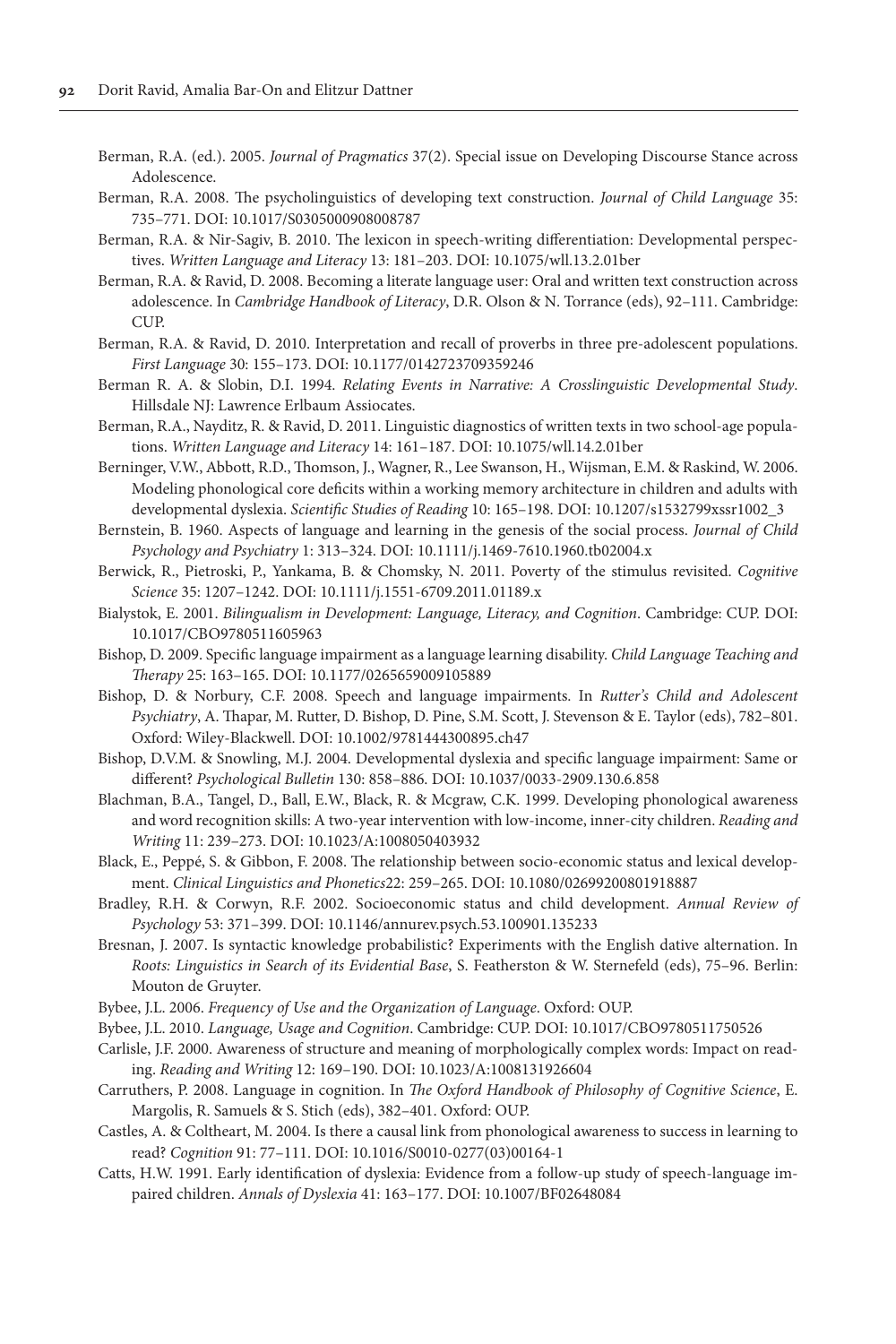- Catts, H.W. & Kamhi, A.G. 1999. Causes of reading disabilities. In *Language and Reading Disabilities*, H.W. Catts & A.G. Kamhi (eds), 95–127. Needham Heights MA: Allyn & Bacon.
- Chevrot, J.-P., Nardy, A. & Barbu, S. 2011. Developmental dynamics of SES-related differences in children's production of obligatory and variable phonological alternations. *Language Sciences* 33: 180–191. DOI: [10.1016/j.langsci.2010.08.007](http://dx.doi.org/10.1016/j.langsci.2010.08.007)
- Chiu, M.M. & McBride-Chang, C. 2006. Gender, context, and reading: A comparison of students in 43 countries. *Scientific Studies of Reading* 10: 331–362. DOI: [10.1207/s1532799xssr1004\\_1](http://dx.doi.org/10.1207/s1532799xssr1004_1)
- Chomsky, N. 1985. *The Logical Structure of Linguistic Theory*. Chicago IL: University of Chicago Press.
- Chung, S. 2009. Are lexical categories universal? The view from Chamorro. *Theoretical Linguistics* 38: 1–56. DOI: [10.1515/tl-2012-0001](http://dx.doi.org/10.1515/tl-2012-0001)
- Cinque, G. 2013. Cognition, universal grammar, and typological generalizations. *Lingua* 130: 50–65. DOI: [10.1016/j.lingua.2012.10.007](http://dx.doi.org/10.1016/j.lingua.2012.10.007)
- Cirrin, F.M. & Gillam, R.B. 2008. *Language* intervention practices for school-age children with spoken language disorders: A systematic review. *Language, Speech, and Hearing Services in Schools* 39: 110–137. DOI: [10.1044/0161-1461\(2008/012\)](http://dx.doi.org/10.1044/0161-1461(2008/012))
- Clark, M.K. & Kamhi, A.G. 2010. Language disorders (Child Language Disorders). In J.H. Stone & M. Blouin (eds). *International Encyclopedia of Rehabilitation*. Avaliable online: http://cirrie.buffalo.edu/encyclopedia/en/article/31/
- Conti-Ramsden, G. 1999. Classification of children with Specific Language Impairment: Longitudinal considerations. *Journal of Speech, Language, and Hearing Research* 42: 1195–1204.
- Coppens, K.M., Tellings, A., Verhoeven, L. & Schreuder, R. 2013. Reading vocabulary in children with and without hearing loss: The roles of task and word type. *Journal of Speech, Language and Hearing Research* 56: 654–666. DOI: [10.1044/1092-4388\(2012/11-0138\)](http://dx.doi.org/10.1044/1092-4388(2012/11-0138))
- Croft, W. 2003. *Typology and Universals*, 2nd edn. Cambridge: CUP.
- Croft, W. & Cruse, D.A. 2004. *Cognitive Linguistics*. Cambridge: CUP. DOI: [10.1017/CBO9780511803864](http://dx.doi.org/10.1017/CBO9780511803864)
- Cutting, A.L. & Dunn, J. 1999. Theory of mind, emotion understanding, language, and family background: Individual differences and interrelations. *Child Development* 70: 853–865. DOI: [10.1111/1467-](http://dx.doi.org/10.1111/1467-8624.00061) [8624.00061](http://dx.doi.org/10.1111/1467-8624.00061)
- D'Angiulli, A., Herdman, A., Stapells, D. & Hertzman, C. 2008. Children's event-related potentials of auditory selective attention vary with their socioeconomic status. *Neuropsychology* 22: 293–300. DOI: [10.1037/0894-4105.22.3.293](http://dx.doi.org/10.1037/0894-4105.22.3.293)
- Dattner, E. In preparation. Mapping Hebrew dative constructions. Ms., Tel Aviv University.
- Deacon, S.H., & Kirby, J.R. 2004. Morphological awareness: Just "more phonological"? The roles of morphological and phonological awareness in reading development. *Applied Psycholinguistics* 25: 223–238. DOI: [10.1017/S0142716404001110](http://dx.doi.org/10.1017/S0142716404001110)
- De Houwer, A. 2009. *Bilingual First Language Acquisition*. Clevedon: Multilingual Matters.
- De Houwer, A. 2011. Language input environments and language development in bilingual acquisition. *Applied Linguistics Review* 2: 221–240. DOI: [10.1515/9783110239331.221](http://dx.doi.org/10.1515/9783110239331.221)
- DeKeyser, R., Alfi-Shabtay, I, & Ravid, D. 2010. Cross-linguistic evidence for the nature of age effects in second language acquisition. *Applied Psycholinguistics* 31: 413–438. DOI: [10.1017/S0142716410000056](http://dx.doi.org/10.1017/S0142716410000056)
- Derwing, B.L. 1992. Orthographic aspects of linguistic competence. In *The Linguistics of Literacy*, P. Downing, S. Lima & M. Noonan (eds), 193–210. Amsterdam: John Benjamins.
- De Villiers, J.G. 2002. Defining SLI: A linguistic perspective. In *Language Competence across Populations: Toward a Definition of Specific Language Impairment*, Y. Levy & J. Schaeffer (eds), 425–447. Mahwah NJ: Lawrence Erlbaum Associates.
- Dromi, E., Leonard, L.B. & Shteiman, M. 1993. The grammatical morphology of Hebrew-speaking children with specific language impairment: Some competing hypotheses. *Journal of Speech and Hearing Research* 36: 760–771.
- Edelman, S. & Christianson, M. 2003. How seriously should we take minimalist syntax? *Trends in Cognitive Sciences* 7: 60–61. DOI: [10.1016/S1364-6613\(02\)00045-1](http://dx.doi.org/10.1016/S1364-6613(02)00045-1)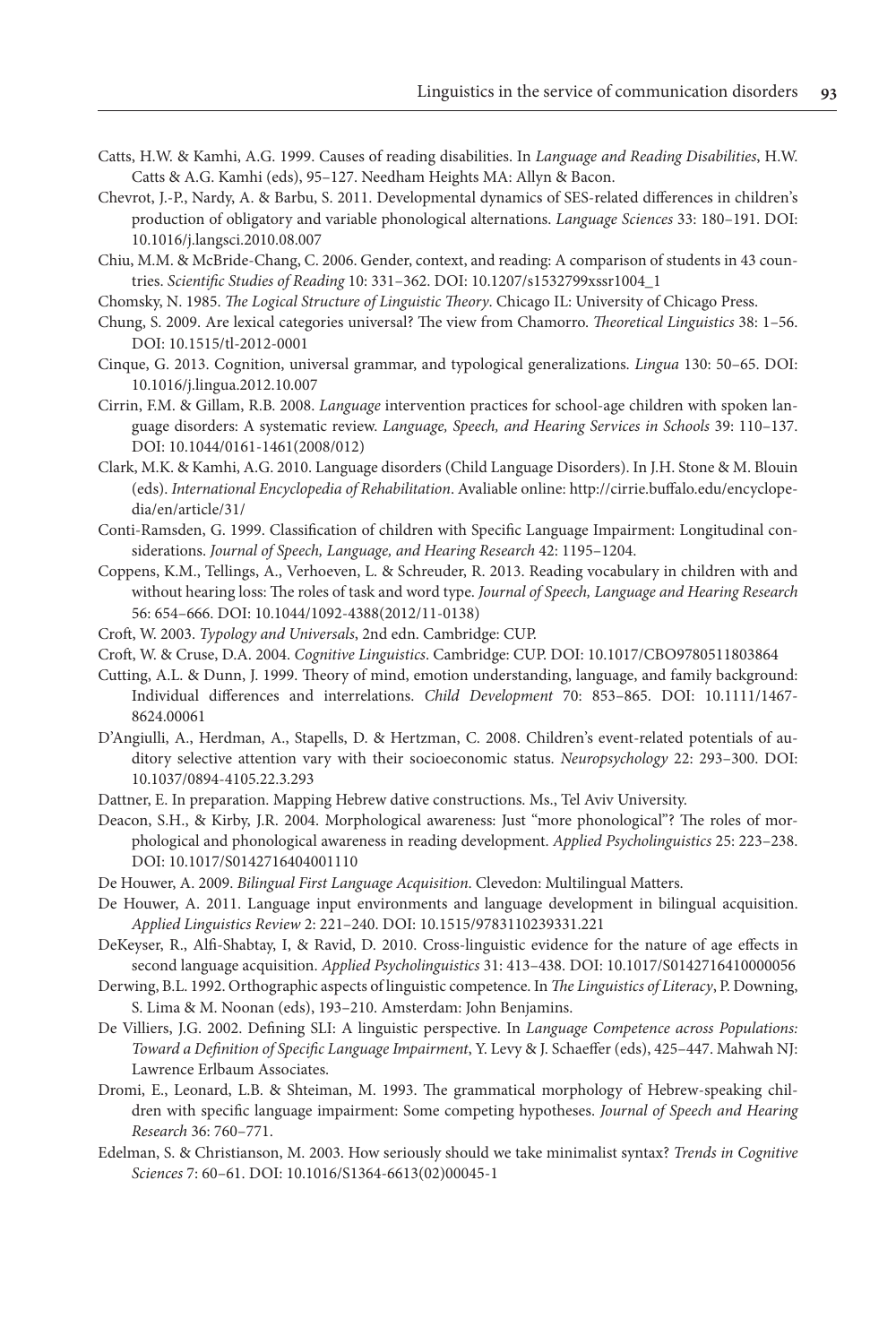- Engel, P.M.J., Santos, F.H. & Gathercole, S.E. 2008. Are working memory measures free of socioeconomic influence? *Journal of Speech, Language, and Hearing Research* 51: 1580–1587. DOI: [10.1044/1092-](http://dx.doi.org/10.1044/1092-4388(2008/07-0210)) [4388\(2008/07-0210\)](http://dx.doi.org/10.1044/1092-4388(2008/07-0210))
- Evans, N. & Levinson, S. 2009. The myth of language universals: Language diversity and its importance for cognitive science. *Behavioral and Brain Sciences* 32: 429–448. DOI: [10.1017/S0140525X0999094X](http://dx.doi.org/10.1017/S0140525X0999094X)
- Farah, M.J., Sherab, D.M., Savagea, J.H., Betancourta, L., Giannetta, J.M., Brodsky, N.L., Malmud, E.K. & Hurt, H. 2006. Childhood poverty: Specific associations with neurocognitive development. *Brain Research* 1110: 166–174. DOI: [10.1016/j.brainres.2006.06.072](http://dx.doi.org/10.1016/j.brainres.2006.06.072)
- Fernald, A., Marchman, V.A. & Weisleder, A. 2013. SES differences in language processing skill and vocabulary are evident at 18 months. *Developmental Science* 16: 234–248. DOI: [10.1111/desc.12019](http://dx.doi.org/10.1111/desc.12019)
- Fish, M. & Pinkerman, B. 2003. Language skills in low-SES rural Appalachian children: Normative development and individual differences, infancy to preschool. *Applied Developmental Psychology* 23: 539–565. DOI: [10.1016/S0193-3973\(02\)00141-7](http://dx.doi.org/10.1016/S0193-3973(02)00141-7)
- Friedmann, N. 2013. Verb movement to C: From agrammatic aphasia to syntactic analysis. In *Diagnosing Syntax: Perspectives, Procedures and Tools*, L. Cheng & N. Corver (eds), 75-86. *Oxford:* OUP. DOI: [10.1093/acprof:oso/9780199602490.003.0004](http://dx.doi.org/10.1093/acprof:oso/9780199602490.003.0004)
- Friedmann, N. & Novogrodsky, R. 2004. The acquisition of relative clause comprehension in Hebrew: A study of SLI and normal development. *Journal of Child Language* 31: 661–681. DOI: [10.1017/](http://dx.doi.org/10.1017/S0305000904006269) [S0305000904006269](http://dx.doi.org/10.1017/S0305000904006269)
- Frost, R. 2012. Towards a universal model of reading. *Behavioral and Brain Sciences* 35: 263–279. DOI: [10.1017/S0140525X11001841](http://dx.doi.org/10.1017/S0140525X11001841)
- Furrow, D. & Nelson, K. 1984. Environmental correlates of differences in language acquisition. *Journal of Child Language* 11: 523–534. DOI: [10.1017/S0305000900005936](http://dx.doi.org/10.1017/S0305000900005936)
- Gaab, N., Gabrieli, J.D.E., Deutsch G. K., Tallal, P., & Temple P. E. 2007. Neural correlates of rapid auditory processing are disrupted in children with developmental dyslexia and ameliorated with training: An fMRI study. *Restorative Neurology and Neuroscience* 25: 295–310.
- Gabay, Y., Schiff. R. & Vakil. E. 2012. Dissociation between online and offline learning in developmental dyslexia. *Journal of Clinical and Experimental Neuropsychology* 34: 279–288. DOI: [10.1080/13803395.2011.633499](http://dx.doi.org/10.1080/13803395.2011.633499)
- Gathercole, V.C.M. 2010. Interactive influences in bilingual processing and development. *International Journal of Bilingual Education and Bilingualism* 13: 481–485. DOI: [10.1080/13670050.2010.488282](http://dx.doi.org/10.1080/13670050.2010.488282)
- Gathercole, V.C.M. & Hoff, E. 2007. Input and the acquisition of language: Three questions. In *Blackwell Handbook of Language Development*, E. Hoff & M. Shatz (eds), 107–127. Oxford: Blackwell. DOI: [10.1002/9780470757833.ch6](http://dx.doi.org/10.1002/9780470757833.ch6)
- Gathercole, V.C.M., Thomas, E.M., Jones, L., Guasch, N.V., Young, N. & Hughes, E.K. 2010. Cognitive effects of bilingualism: Digging deeper for the contributions of language dominance, linguistic knowledge, socio-economic status and cognitive abilities. *International Journal of Bilingual Education and Bilingualism* 13: 617–664. DOI: [10.1080/13670050.2010.488289](http://dx.doi.org/10.1080/13670050.2010.488289)
- Gibson, E. & Fedorenko, E. 2013. The need for quantitative methods in syntax and semantics research. *Language and Cognitive Processes* 281(2): 88–124. DOI: [10.1080/01690965.2010.515080](http://dx.doi.org/10.1080/01690965.2010.515080)
- Ginsborg, J. 2006. The effects of socio-economic status on children's language acquisition and use. In *Language and Social Disadvantage: Theory into Practice*, J. Clegg & J. Ginsborg (eds), 9–27. London: Wiley & Sons.
- Goodluck, H. & Zweig, E. 2013. Introduction: Formal vs. processing explanations of linguistic phenomen. *Language and Cognitive Processes* 28: 1–8. DOI: [10.1080/01690965.2012.718087](http://dx.doi.org/10.1080/01690965.2012.718087)
- Goodwin, C.J. 2005. *Research in Psychology: Methods and Design*. New York NY: John Wiley.
- Graesser, A.C. & McNamara, D.S. 2011. Computational analyses of multilevel discourse comprehension. *Topics in Cognitive Science* 2: 371–398. DOI: [10.1111/j.1756-8765.2010.01081.x](http://dx.doi.org/10.1111/j.1756-8765.2010.01081.x)
- Gries, S.T. & Stefanowitsch, A. (eds). 2007. *Corpora in Cognitive Linguistics: Corpus-based Approaches to Syntax and Lexis*. Berlin: Mouton de Gruyter.
- Grosjean, F. & Li, P. 2013. *The Psycholinguistics of Bilingualism*. Malden MA: Wiley-Blackwell.
- Harris, C.L. 2003. *Language and cognition. Encyclopedia of Cognitive Science*. London: MacMillan.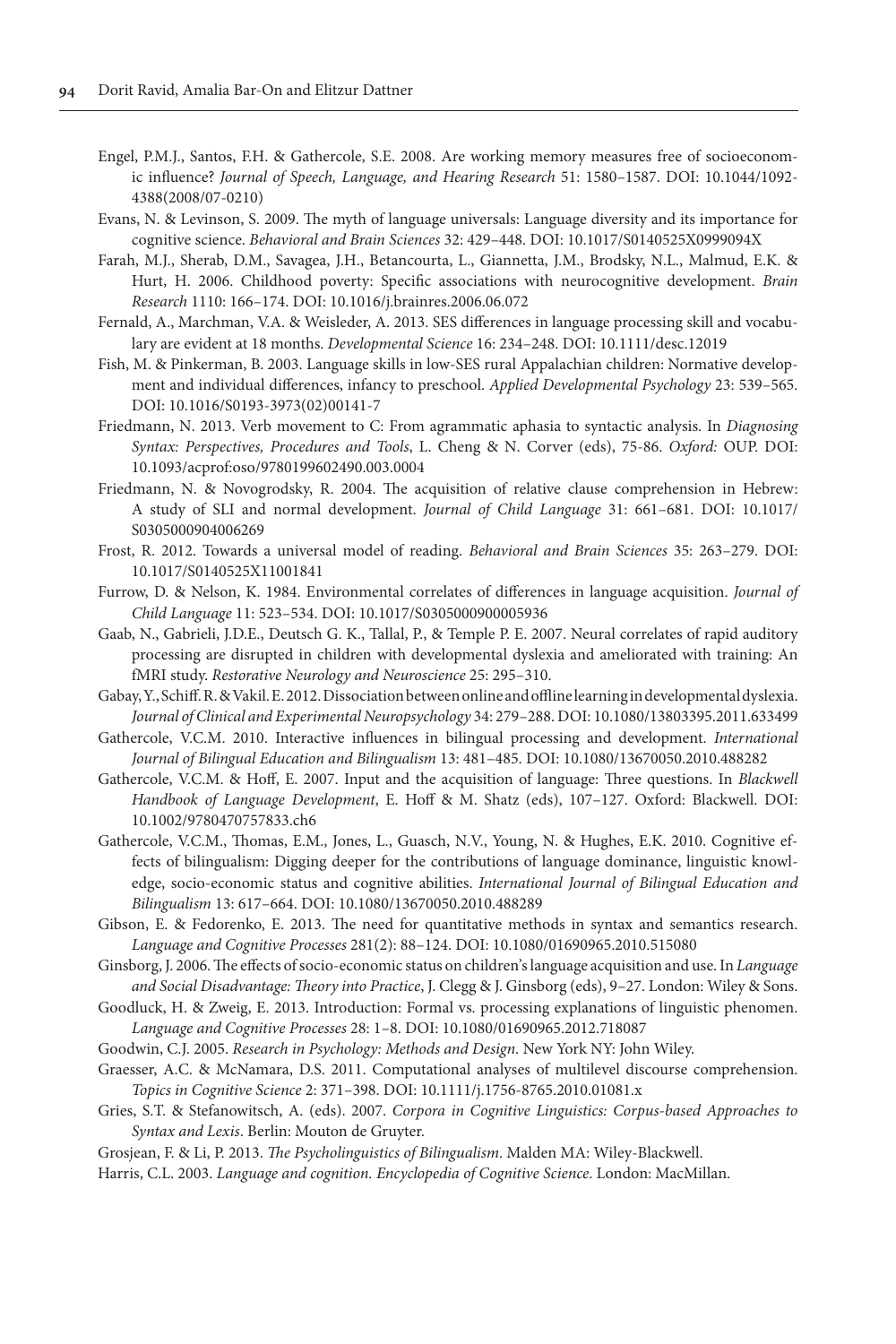- Hart, B. & Risley, R.T. 1995. *Meaningful Differences in the Everyday Experience of Young American Children*. Baltimore MD: Paul H. Brookes.
- Haspelmath, M. 2012. Escaping ethnocentrism in the study of word-class universals. *Theoretical Linguistics* 38: 91–102. DOI: [10.1515/tl-2012-0004](http://dx.doi.org/10.1515/tl-2012-0004)
- Herzberg, O. 2010. Early language development in Hebrew-speaking children with cochlear implants compared with their normally hearing peers. PhD dissertation, Tel Aviv and Antwerp Universities.
- Hill, E.L. 2001. Non-specific nature of specific language impairment: A review of the literature with regard to concomitant motor impairments. *International Journal of Language and Communication Disorders* 36: 149–171. DOI: [10.1080/13682820010019874](http://dx.doi.org/10.1080/13682820010019874)
- Hoff, E. 2003. The specificity of environmental influence: Socioeconomic status affects early vocabulary development via maternal speech. *Child Development* 74: 1368–1378. DOI: [10.1111/1467-8624.00612](http://dx.doi.org/10.1111/1467-8624.00612)
- Hoff, E. 2006. Language experience and language milestones during early childhood. In *Handbook of Early Childhood Development*, D. Phillips & K. McCartney (eds), 233–251. Oxford: Blackwell. DOI: [10.1002/9780470757703.ch12](http://dx.doi.org/10.1002/9780470757703.ch12)
- Hoff, E. 2013. Interpreting the early language trajectories of children from low-SES and language minority homes: Implications for closing achievement gaps. *Developmental Psychology* 49: 4–14. DOI: [10.1037/](http://dx.doi.org/10.1037/a0027238) [a0027238](http://dx.doi.org/10.1037/a0027238)
- Hoff, E. & McCardle, P. 2006. Childhood bilingualism research: An introduction. In *Childhood Bilingualism: Research on Infancy through School Age*, P. McCardle & E. Hoff (eds), vii-x. Clevedon: Multilingual Matters.
- Hoff, E., Core, C., Place, S., Rumiche, R., Señor, M. & Parra, M. 2012. Dual language exposure and early bilingual development. *Journal of Child Language* 39: 1–27. DOI: [10.1017/S0305000910000759](http://dx.doi.org/10.1017/S0305000910000759)
- Hofmeister, P.T., Jaeger, F., Arnon, I., Sag, I.A. & Snider, N. 2013. The source ambiguity problem: Distinguishing the effects of grammar and processing on acceptability judgments. *Language and Cognitive Processes* 28: 48–87. DOI: [10.1080/01690965.2011.572401](http://dx.doi.org/10.1080/01690965.2011.572401)
- Houston, D.M. 2002. What infants learn about native sound organization during their first year and what may happen if they don't. *Antwerp Papers in Linguistics* 102: 11–21.
- Hyltenstam, K. & Obler, L. K. (eds). 1989. *Bilingualism across the Lifespan*. Cambridge: CUP. DOI: [10.1017/](http://dx.doi.org/10.1017/CBO9780511611780) [CBO9780511611780](http://dx.doi.org/10.1017/CBO9780511611780)
- Jarmulowicz, L. & Taran, V.L. 2013. Lexical morphology: Structure, process, and development. *Topics in Language Disorders* 33: 57–72. DOI: [10.1097/TLD.0b013e318280f5c0](http://dx.doi.org/10.1097/TLD.0b013e318280f5c0)
- Joanisse, M.F. & Seidenberg, M.S. 1998. Specific language impairment: A deficit in grammar or processing? *Trends in Cognitive Sciences* 2: 240–247. DOI: [10.1016/S1364-6613\(98\)01186-3](http://dx.doi.org/10.1016/S1364-6613(98)01186-3)
- Kertész, A. & Rákosi, C. 2012. *Data and Evidence in Linguistics: A Plausible Argumentation Model*. Cambridge: CUP. DOI: [10.1017/CBO9780511920752](http://dx.doi.org/10.1017/CBO9780511920752)
- Kishiyama, M.M., Boyce, W.T., Jimenez, A.M., Perry, L.M. & Knight, R.T. 2009. Socioeconomic disparities affect prefrontal function in children. *Journal of Cognitive Neuroscience* 21: 1106–1115. DOI: [10.1162/](http://dx.doi.org/10.1162/jocn.2009.21101) [jocn.2009.21101](http://dx.doi.org/10.1162/jocn.2009.21101)
- Labov, W. & Harris, W. 1986. De facto segregation of black and white vernaculars. In *Diversity and Diachrony*, D. Sankoff (ed.), 1–24. Amsterdam: John Benjamins.
- Lakoff, G. 1991. Cognitive linguistics versus generative linguistics: How commitments influence results. *Language and Communication* 11: 53–62. DOI: 10.1016/0271-5309(91)90018-Q
- Langacker, R.W. 1987. *Foundations of Cognitive Grammar: Theoretical Prerequisites*, Vol. 1. Stanford CA: Stanford University Press.
- Leonard, L.B. 2009. Is expressive language disorder an accurate diagnostic category? *American Journal of Speech-Language Pathology* 18: 115–123. DOI: [10.1044/1058-0360\(2008/08-0064\)](http://dx.doi.org/10.1044/1058-0360(2008/08-0064))
- Leonard, L.B. 2010. Specific language impairment. In *The Cambridge Encyclopedia of the Language Sciences*, P. Hogan (ed.), 785–786. Cambridge: CUP.
- Leonard, L.B. & Deevy, P. 2006. Cognitive and linguistic issues in the study of children with specific language impairment. In *Handbook of Psycholinguistics*, 2nd edn, M. Traxler & M.A. Gernsbacher (eds), 1143–1171. London: Academic Press. DOI: [10.1016/B978-012369374-7/50031-6](http://dx.doi.org/10.1016/B978-012369374-7/50031-6)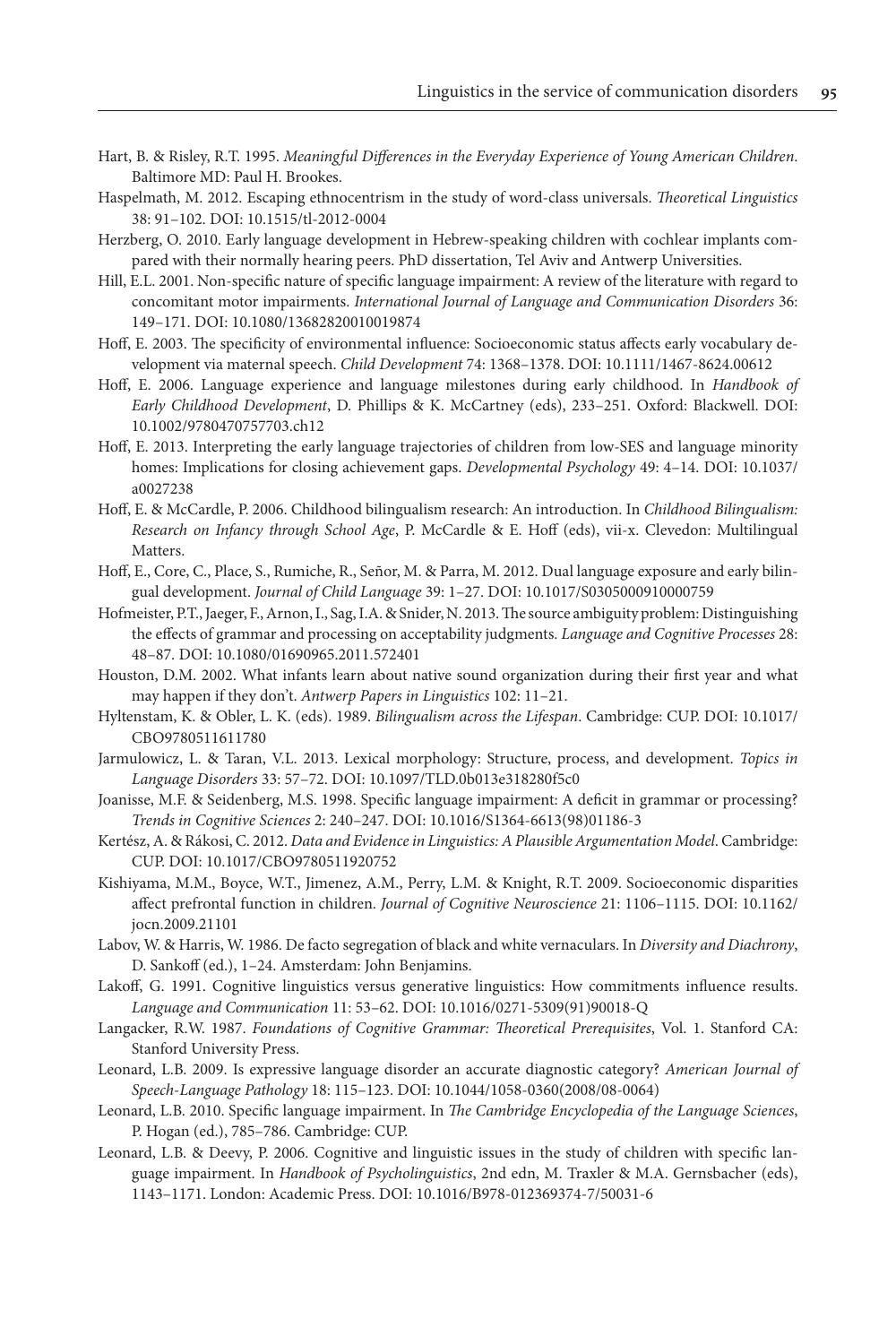- Levshina, N., Geeraerts, D. & Speelman, D. 2013. Mapping constructional spaces: A contrastive analysis of English and Dutch analytic causatives. *Linguistics* 514: 825–854.
- Liberman, I.Y., Shankweiler, D., Fischer, F.W., & Carter, B. 1974. Explicit syllable and phoneme segmentation in the young child. *Journal of Experimental Child Psychology* 18: 201–212. DOI: [10.1016/0022-](http://dx.doi.org/10.1016/0022-0965(74)90101-5) [0965\(74\)90101-5](http://dx.doi.org/10.1016/0022-0965(74)90101-5)
- Mackie, C., Dockrell, J.E. & Lindsay, G. 2013. An evaluation of the written texts of children with SLI: The contributions of oral language, reading and phonological short-term memory. *Reading and Writing* 26: 865–888. DOI: [10.1007/s11145-012-9396-1](http://dx.doi.org/10.1007/s11145-012-9396-1)
- McCarthey, S. 1997. Connecting home and school literacy practices in classrooms with diverse populations. *Journal of Literacy Research* 29: 143–182. DOI: [10.1080/10862969709547955](http://dx.doi.org/10.1080/10862969709547955)
- McArthur, G.M., Ellis, D. & Atkinson, C. 2009. Atypical brain responses to sounds in children with language and reading impairments. *Developmental Science* 12: 768–783. DOI: [10.1111/j.1467-7687.2008.00804.x](http://dx.doi.org/10.1111/j.1467-7687.2008.00804.x)
- McCardle, P. & Hoff, E. 2006. An agenda for research on childhood bilingualism. In *Childhood Bilingualism: Research on Infancy through School Age*, P. McCardle & E. Hoff (eds), 157–165. Clevedon: Multilingual Matters.
- McClelland, J.L., Botvinick, M.M., Noelle, D.C., Plaut, D.C., Rogers, T.T., Seidenberg, M.S. & Smith, L.B. 2010. Letting structure emerge: Connectionist and dynamical systems approaches to cognition. *Trends in Cognitive Sciences* 14: 348–356. DOI: [10.1016/j.tics.2010.06.002](http://dx.doi.org/10.1016/j.tics.2010.06.002)
- McNamara, D.S., Crossley, S.A. & McCarthy, P.M. 2010. Linguistic features of writing quality. *Written Communication* 27: 57–86. DOI: [10.1177/0741088309351547](http://dx.doi.org/10.1177/0741088309351547)
- Morgan, W. 1896. A case of congenital word blindness. *British Medical Journal* 2: 1378. DOI: [10.1136/](http://dx.doi.org/10.1136/bmj.2.1871.1378) [bmj.2.1871.1378](http://dx.doi.org/10.1136/bmj.2.1871.1378)
- Natriello, G., McDill, E. & Pallas, A. 1990. *Schooling Disadvantaged Children: Racing against Catastrophe*. New York NY: Teachers' College.
- Newport, E.L. 1990. Maturational constraints on language learning. *Cognitive Science* 14: 11–28. DOI: [10.1207/s15516709cog1401\\_2](http://dx.doi.org/10.1207/s15516709cog1401_2)
- Nelson, H.D., Bougatsos, C. & Nygren, P. 2008. 2001 US Preventive Services Task Force. Universal newborn hearing screening: Systematic review to update the 2001 US Preventive Services Task Force Recommendation. *Pediatrics* 122: 266–276. DOI: [10.1542/peds.2007-1422](http://dx.doi.org/10.1542/peds.2007-1422)
- Neuman, S. & Celano, D. 2001. Access to print in low-income and middle-income communities. *Reading Research Quarterly* 36: 8–26. DOI: [10.1598/RRQ.36.1.1](http://dx.doi.org/10.1598/RRQ.36.1.1)
- Nicholas, J.G. & Geers, A.E. 2007. Will they catch up? The role of age at cochlear implantation in the spoken language development of children with severe-profound hearing loss. *Journal of Speech, Language and Hearing Research* 50: 1048–1062. DOI: [10.1044/1092-4388\(2007/073\)](http://dx.doi.org/10.1044/1092-4388(2007/073))
- Ninio, A. 1980. Picture-book reading in mother-infant dyads belonging to two subgroups in Israel. *Child Development* 51: 587–590. DOI: [10.2307/1129299](http://dx.doi.org/10.2307/1129299)
- Nippold, M. 2007. *Later Language Development: School-age Children, Adolescents, and Young Adults*, 3rd edn. Austin TX: Pro-ed.
- Nippold, M.A., Mansfield, T.C. Billow, J.L. & Tomblin, J.B. 2009. Expository discourse in adolescents with language impairments: Examining syntactic development. *American Journal of Speech-Language Pathology* 17: 356–366. DOI: [10.1044/1058-0360\(2008/07-0049\)](http://dx.doi.org/10.1044/1058-0360(2008/07-0049))
- Nittrouer, S. 1996. The relation between speech perception and phonemic awareness: Evidence from low-SES children and children with chronic OM. *Journal of Speech and Hearing Research* 39: 1059–1071.
- Noble, K.G., Norman, M.F. & Farah, M.J. 2005. Neurocognitive correlates of socioeconomic status in kindergarten children. *Developmental Science* 8: 74–87. DOI: [10.1111/j.1467-7687.2005.00394.x](http://dx.doi.org/10.1111/j.1467-7687.2005.00394.x)
- Olson, D. 1994. *The World on Paper*. Cambridge: Cambridge University Press.
- Ortega, L. 2013. SLA for the 21st century: Disciplinary progress, transdisciplinary relevance, and the bi/multilingual turn. *Language Learning* 63: 1–24. DOI: [10.1111/j.1467-9922.2012.00735.x](http://dx.doi.org/10.1111/j.1467-9922.2012.00735.x)
- Paradis, J. 2005. Grammatical morphology in children learning English as a second language: Implications of similarities with specific language impairment. *Language, Speech and Hearing Services in the Schools* 36: 172–187. DOI: [10.1044/0161-1461\(2005/019\)](http://dx.doi.org/10.1044/0161-1461(2005/019))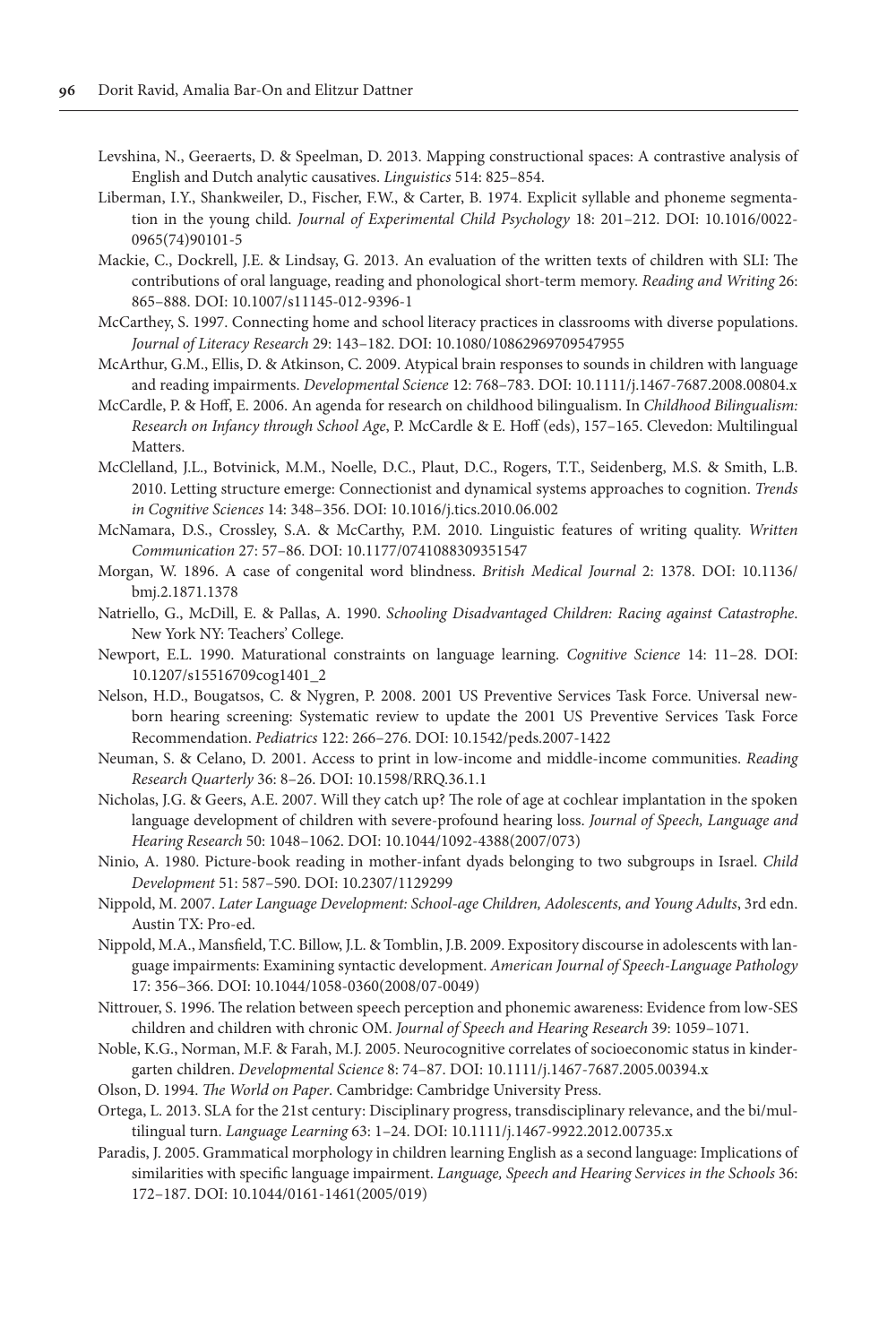- Paradis, J. 2010. The interface between bilingual development and specific language impairment. *Applied Psycholinguistics* 31: 227–252. DOI: [10.1017/S0142716409990373](http://dx.doi.org/10.1017/S0142716409990373)
- Paul, R. 2007. *Language Disorders from Infancy through Adolescence: Assessment and Intervention*, 3rd edn. St. Louis MO: Mosby-Year Book.
- Paul, P. & Quigley, S.P. 1994. *Language and Deafness*. San Diego CA: Singular.
- Perfetti, C.A. 2003. The universal grammar of reading. *Scientific Studies of Reading* 7: 3–24. DOI: [10.1207/](http://dx.doi.org/10.1207/S1532799XSSR0701_02) [S1532799XSSR0701\\_02](http://dx.doi.org/10.1207/S1532799XSSR0701_02)
- Perfetti, C.A. 2011. Phonology is critical in reading: But a phonological deficit is not the only source of low reading skills. In *Explaining Individual Differences in Reading*, S.A. Brady, D. Braze & C.A. Fowler (eds), 153–171. New York NY: Routledge.
- Phillips, C. 2010. Should we impeach armchair linguists? In *Japanese-Korean Linguistics*, S. Iwasaki, H. Hoji, P. Clancy & S.-O. Sohn (eds), 49–64. Stanford CA: CSLI.
- Piantadosi, S. & Gibson, E. In press. Quantitative standards for absolute linguistic universals. *Cognitive Science*.
- Price, J.R., Roberts, J.E. & Jackson, S.C. 2006. Structural development of the fictional narratives of African American preschoolers. *Language, Speech, and Hearing Services in Schools* 37: 178–190. DOI: [10.1044/0161-1461\(2006/020\)](http://dx.doi.org/10.1044/0161-1461(2006/020))
- Pruitt, S. & Oetting. J. 2009. Past tense marking by African American English–speaking children reared in poverty. *Journal of Speech, Language and Hearing Research* 52: 2–15. DOI: [10.1044/1092-4388\(2008/07-](http://dx.doi.org/10.1044/1092-4388(2008/07-0176)) [0176\)](http://dx.doi.org/10.1044/1092-4388(2008/07-0176))
- Purcell-Gates, V. & Dahl, K.L. 1991. Low-SES children's success and failure at early literacy learning in skillsbased classrooms. *Journal of Reading Behavior* 23: 1–34.
- Qi, C.H., Kaiser, A.P., Milan, S. & Hancock, T. 2006. Language performance of low-income African American and European American preschool children on the PPVT-III. *Language, Speech, and Hearing Services in Schools* 37: 5–16. DOI: [10.1044/0161-1461\(2006/002\)](http://dx.doi.org/10.1044/0161-1461(2006/002))
- Ravid, D. 1995. *Language Change in Child and Adult Hebrew: A Psycholinguistic Perspective*. Oxford: OUP.
- Ravid, D. 2005. Emergence of linguistic complexity in written expository texts: Evidence from later language acquisition. In *Perspectives on Language and Language Development*, D. Ravid & H. Bat-Zeev Shyldkrot (eds), 337–355. Dordrecht: Kluwer. DOI: [10.1007/1-4020-7911-7\\_25](http://dx.doi.org/10.1007/1-4020-7911-7_25)
- Ravid, D. 2006. Semantic development in textual contexts during the school years: Noun scale analyses. *Journal of Child Language* 33: 791–821. DOI: [10.1017/S0305000906007586](http://dx.doi.org/10.1017/S0305000906007586)
- Ravid, D. 2012. *Spelling Morphology: The Psycholinguistics of Hebrew Spelling*. Dordrecht: Springer. DOI: [10.1007/978-1-4419-0588-8](http://dx.doi.org/10.1007/978-1-4419-0588-8)
- Ravid, D. In press. Syntactic complexity in discourse production across different text types. In *Text-Structuring: Across the Line of Speech and Writing Variation*, C. Bolly & L. Degand (eds). Louvain-la-Neuve: Presses Universitaires de Louvain.
- Ravid, D. & Berman, R. 2009. Developing linguistic register in different text types. *Pragmatics and Cognition*17: 108–145. DOI: [10.1075/pc.17.1.04rav](http://dx.doi.org/10.1075/pc.17.1.04rav)
- Ravid, D. & Berman, R. 2010. Developing noun phrase complexity at school-age: A text-embedded crosslinguistic analysis. *First Language* 30: 3–26. DOI: [10.1177/0142723709350531](http://dx.doi.org/10.1177/0142723709350531)
- Ravid, D. & Levie, R. 2010. Adjectives in the development of text production: Lexical, morphological and syntactic analyses. *First Language* 30: 27–55. DOI: [10.1177/0142723709350529](http://dx.doi.org/10.1177/0142723709350529)
- Ravid, D. & Schiff, R. 2006. Morphological abilities in Hebrew-speaking gradeschoolers from two socioeconomic backgrounds: An analogy task. *First Language* 26: 381–402. DOI: [10.1177/0142723706064828](http://dx.doi.org/10.1177/0142723706064828)
- Ravid, D. & Tolchinsky, L. 2002. Developing linguistic literacy: A comprehensive model. *Journal of Child Language* 29: 419–448.
- Ravid, D., Dromi, E. & Kotler, P. 2009. Linguistic complexity in school-age text production: Expository vs. mathematical discourse. In *Expository Discourse in Children, Adolescents, and Adults: Development and Disorders*, M.A. Nippold & C.M. Scott (eds), 125–156. New York NY: Psychology Press.
- Ravid, D., Levie, R. & Avivi Ben-Zvi, G. 2003 The role of language typology in linguistic development: Implications for the study of language disorders. In *Language Competence across Populations: Toward a*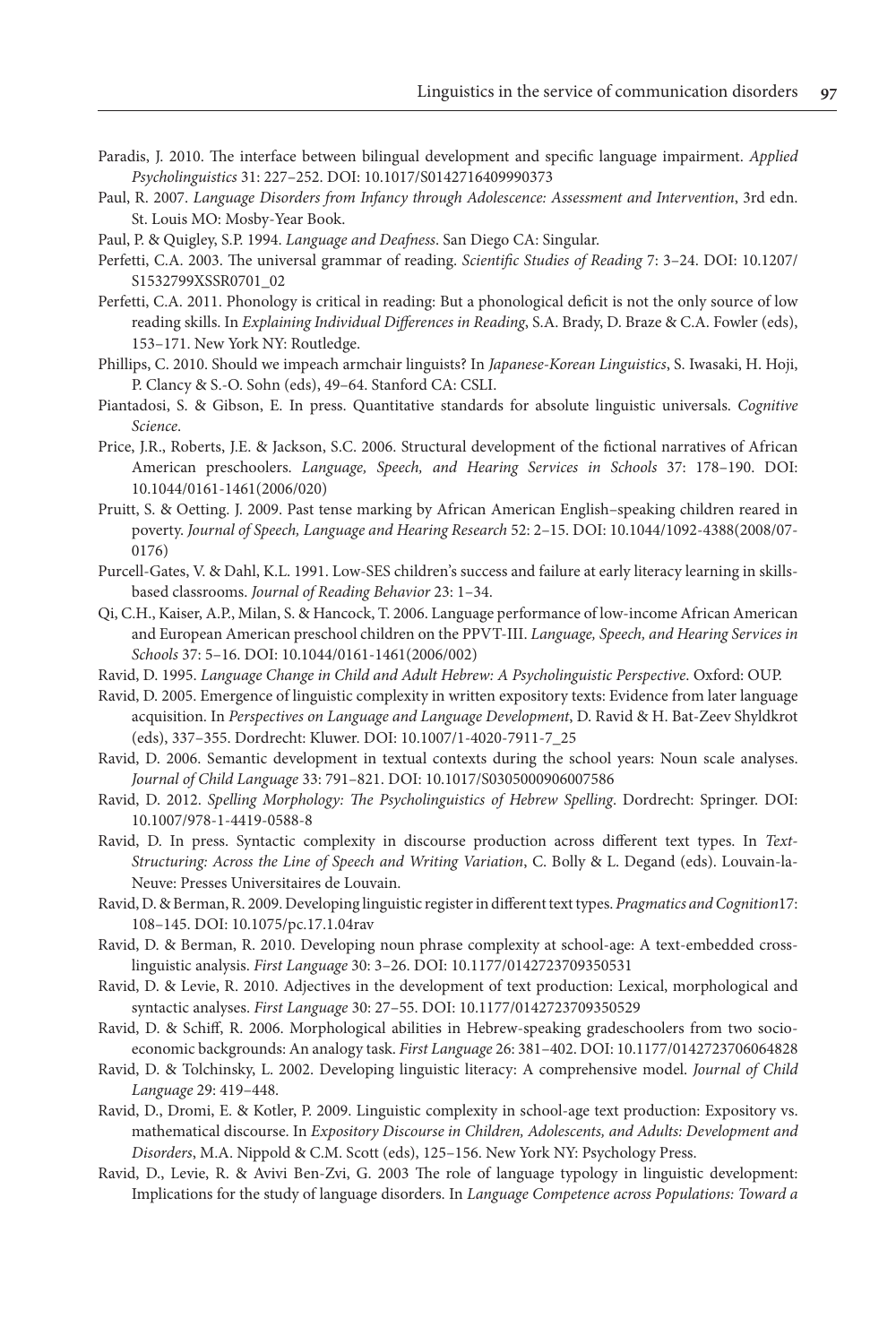*Definition of Specific Language Impairment*, Y. Levy & J. Schaeffer (eds), 171–196. Mahwah NJ: Lawrence Erlbaum Associates.

- Ravid, D., Peleg, S. & Peleg, O. 2013. Maternal input to infants from two SES backgrounds. Paper presented at Pre- and Proto-morphology Meeting, University of Vienna, 21 February.
- Raviv, T., Kessenich, M. & Morrison, F.J. 2004. Mediational model of the association between socioeconomic status and three-year-old language abilities: The role of parenting factors. *Early Childhood Research Quarterly* 19: 528–547. DOI: [10.1016/j.ecresq.2004.10.007](http://dx.doi.org/10.1016/j.ecresq.2004.10.007)
- Rice, M.L. & Wexler, K. 1996. Toward tense as a clinical marker of specific language impairment in Englishspeaking children. *Journal of Speech and Hearing Research* 39: 1239–1257.
- Rowland, C., Chang, F., Ambridge, B., Pine, J. & Lieven, E. 2012. The development of abstract syntax: Evidence from structural priming and the lexical boost. *Cognition* 125: 49–63. DOI: [10.1016/j.cogni](http://dx.doi.org/10.1016/j.cognition.2012.06.008)[tion.2012.06.008](http://dx.doi.org/10.1016/j.cognition.2012.06.008)
- Rowe, M.L. 2008. Child-directed speech: Relation to socioeconomic status, knowledge of child development and child vocabulary skill. *Journal of Child Language* 35: 185–205. DOI: [10.1017/S0305000907008343](http://dx.doi.org/10.1017/S0305000907008343)
- Schauwers, K., Gillis, S. & Govaerts, P.J. 2008. The characteristics of prelexical babbling after cochlear implantation between 5 and 20 months of age. *Ear and Hearing* 29: 627–637. DOI: [10.1097/](http://dx.doi.org/10.1097/AUD.0b013e318174f03c) [AUD.0b013e318174f03c](http://dx.doi.org/10.1097/AUD.0b013e318174f03c)
- Schiff, R. & Ravid, D. 2007. Morphological analogies in Hebrew-speaking university students with dyslexia compared with typically developing gradeschoolers. *Journal of Psycholinguistic Research* 36(3): 237–253. DOI: [10.1007/s10936-006-9043-6](http://dx.doi.org/10.1007/s10936-006-9043-6)
- Schiff, R. & Ravid, D. 2012. Linguistic processing in Hebrew-speaking children from low and high SES backgrounds. *Reading and Writing* 25: 1427–1448. DOI: [10.1007/s11145-011-9326-7](http://dx.doi.org/10.1007/s11145-011-9326-7)
- Schiff, R. & Ravid, D. 2013. Morphological processing in Hebrew-speaking reading-disabled students. *Journal of Learning Disabilities* 46: 220–229. DOI: [10.1177/0022219412449425](http://dx.doi.org/10.1177/0022219412449425)
- Schütze, C. 2011a. Linguistic evidence and grammatical theory. *Cognitive Science* 2: 206–221. DOI: [10.1002/](http://dx.doi.org/10.1002/wcs.102) [wcs.102](http://dx.doi.org/10.1002/wcs.102)
- Schütze, C. 2011b. Grammaticality judgments. In *The Cambridge Encyclopedia of the Language Sciences*, P.C. Hogan (ed.), 349–350. Cambridge: CUP.
- Schulte-Körne, G., Wolfgang-Deimel, C.A., Bartling, J. & Remschmidt, H. 1998. Auditory processing and dyslexia: Evidence for a specific speech processing deficit. *NeuroReport* 9: 337–340 DOI: [10.1097/00001756-](http://dx.doi.org/10.1097/00001756-199801260-00029) [199801260-00029](http://dx.doi.org/10.1097/00001756-199801260-00029)
- Scott, C. M. and Windsor, J., 2000. General language performance measures in spoken and written narrative and expository discourse of school-age children with language learning disabilities. *Journal of Speech, Language, and Hearing Research*, 43, 324–339.
- Seymour, P.H. K., Aro, M., & Erskine, J.M. 2003. Foundation literacy acquisition in European orthographies. *British Journal of Psychology* 94: 143–174. DOI: [10.1348/000712603321661859](http://dx.doi.org/10.1348/000712603321661859)
- Share, D.L. 2008. On the Anglocentricities of current reading research and practice: The perils of overreliance on an "outlier" orthography. *Psychological Bulletin* 134: 584–615. DOI: [10.1037/0033-2909.134.4.584](http://dx.doi.org/10.1037/0033-2909.134.4.584)
- Share, D.L., & Blum, P. 2005. Syllable splitting in literate and preliterate Hebrew speakers: Onsets and rimes or bodies and codas? *Journal of Experimental Child Psychology* 92: 182–202. DOI: [10.1016/j.](http://dx.doi.org/10.1016/j.jecp.2005.05.003) [jecp.2005.05.003](http://dx.doi.org/10.1016/j.jecp.2005.05.003)
- Shatz, M., Diesendruck, G., Martinez-Beck, I. & Akar, D. 2003. The influence of language and socioeconomic status on children's understanding of false belief. *Developmental Psychology* 39: 717–729. DOI: [10.1037/0012-1649.39.4.717](http://dx.doi.org/10.1037/0012-1649.39.4.717)
- Shimpi, P.M., Fedewa, A. & Hans, S. 2012. Social and linguistic input in low-income African American mother–child dyads from 1 month through 2 years: Relations to vocabulary development. *Applied Psycholinguistics* 33: 781–798. DOI: [10.1017/S0142716411000567](http://dx.doi.org/10.1017/S0142716411000567)
- Slobin, D.I. 1996. From "Thought and Language" to "Thinking for Speaking." In *Rethinking Linguistic Relativity*, J. Gumperz & S. Levinson (eds), 70–96. Cambridge: CUP.
- Snow, C.E., Barnes, W.S., Chandler, J., Goodman, I.F. & Hemphill, L. 1991. *Unfulfilled Expectations: Home and School Influences on Literacy*. Cambridge MA: Harvard University Press.